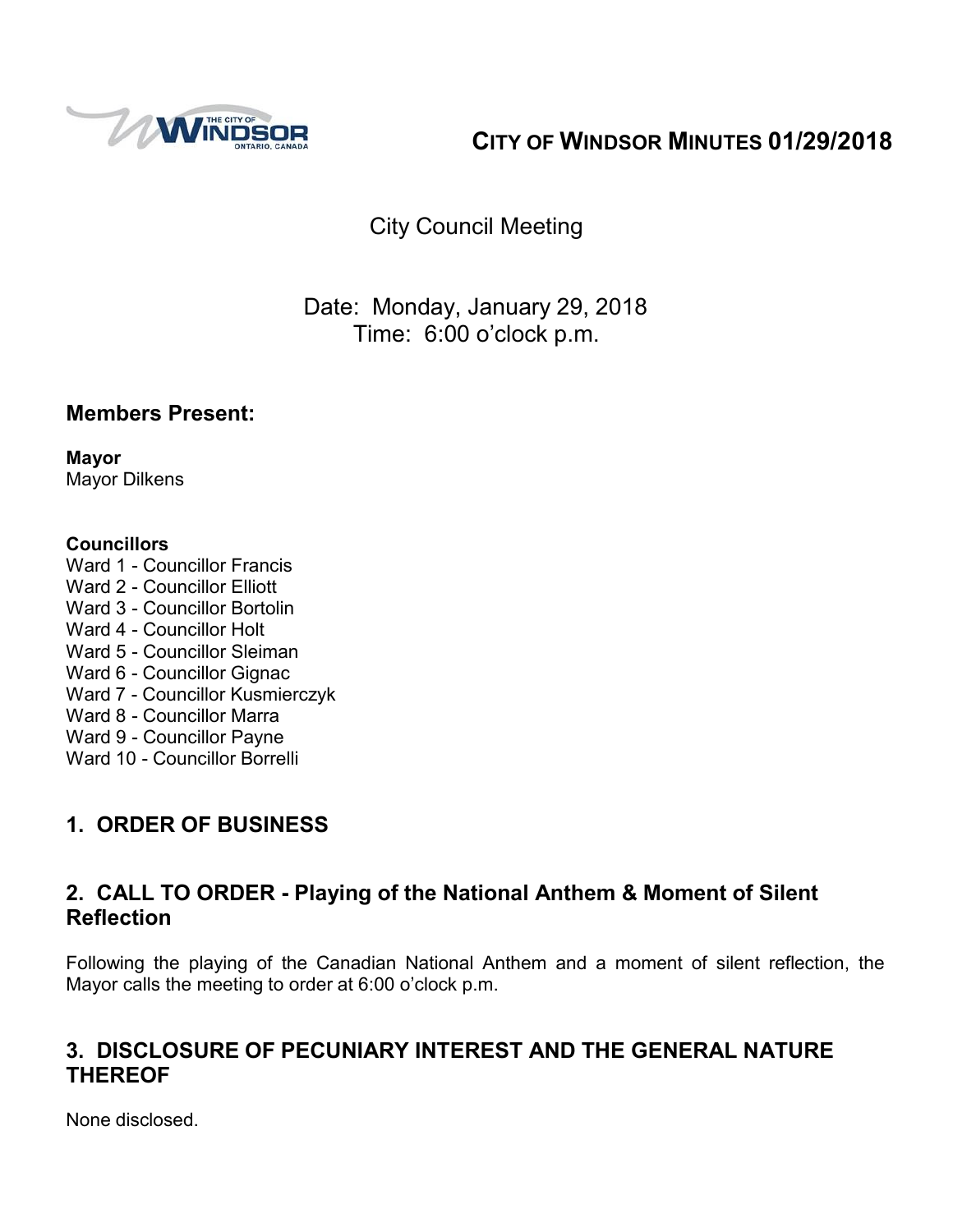### **4. ADOPTION OF THE MINUTES**

#### **4.1. Council Minutes January 8, 2018**

Moved by: Councillor Sleiman Seconded by: Councillor Francis

That the minutes of the meeting of Council held January 8, 2018 **BE ADOPTED** as presented. Carried.

Report Number: SCM 25/2018

#### **5. NOTICE OF PROCLAMATIONS**

"Black History Month" – February 2018

"Bulimia Anorexia Nervosa Association (BANA) 35th Anniversary and National Eating Disorder Awareness Week" – February 1-7, 2018

### **6. COMMITTEE OF THE WHOLE**

Moved by: Councillor Gignac Seconded by: Councillor Holt

That Council do now rise and move into Committee of the Whole with the Mayor presiding for the purpose of dealing with:

- (a) communication items;
- (b) consent agenda;
- (c) hearing requests for deferrals, referrals and/or withdrawals of any items of business;
- (d) hearing presentations and delegations;
- (e) consideration of business items;
- (f) consideration of Committee reports:
	- (i) **Report of Special In-Camera Meeting or other Committee as may be held prior to Council** (if scheduled); and

(g) consideration of by-laws 6-2018 through 24-2018 (inclusive). **Carried**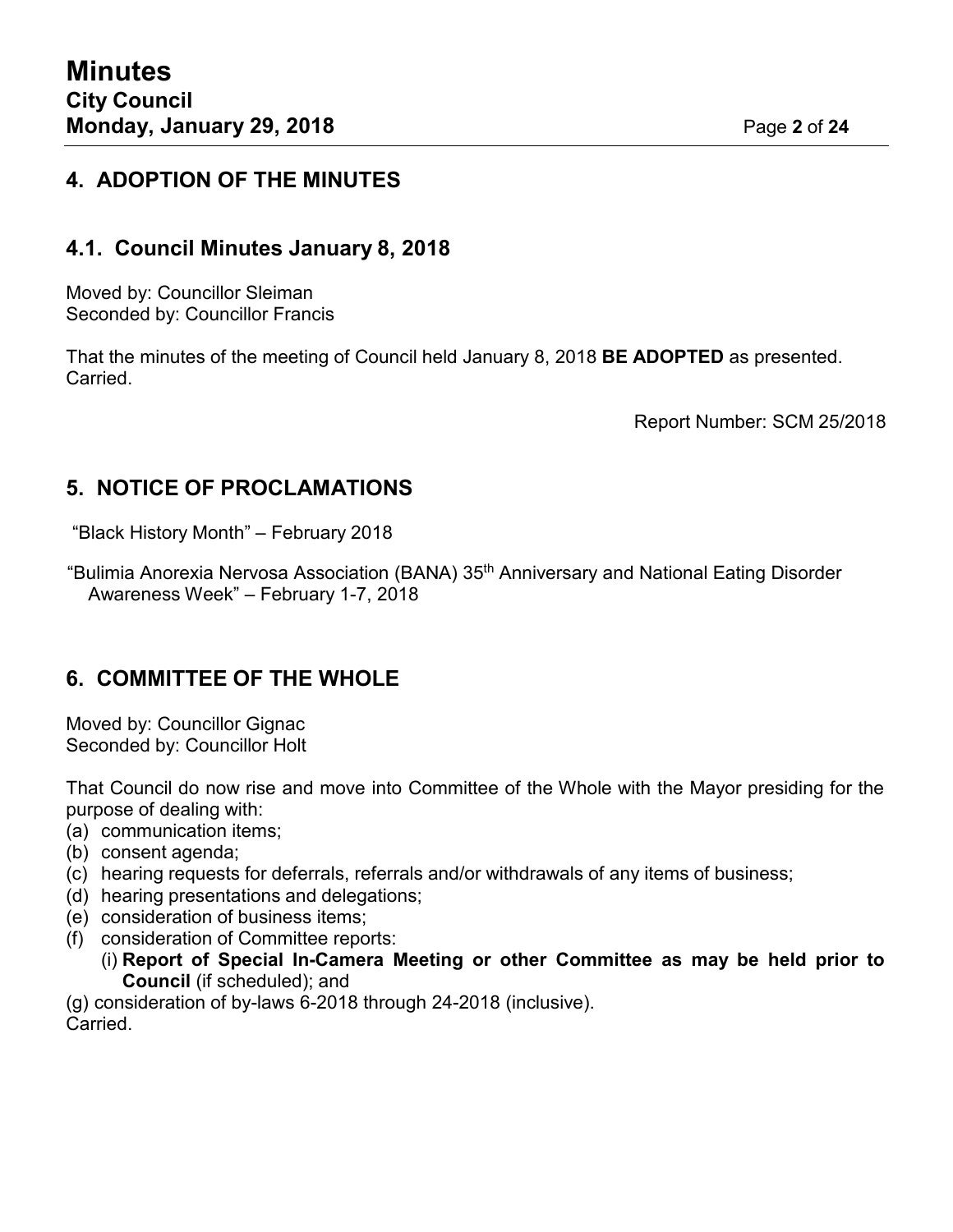#### **7. COMMUNICATIONS INFORMATION PACKAGE**

#### **7.1. Correspondence - January 29, 2018**

Moved by: Councillor Kusmierczyk Seconded by: Councillor Marra

Decision Number: CR23/2018

That the following Communication Items 7.1.1 through 7.1.5, and 7.1.7 and 7.1.13 inclusive, as set forth in the Council Agenda **BE REFERRED** as noted, and that Item 7.1.6 be dealt with as follows:

#### **7.1.6 Request for Support for Municipal Class Environmental Assessment (MCEA) process reform**

Moved by: Councillor Marra Seconded by: Councillor Sleiman

Decision Number: CR24/2018

**WHEREAS** a coalition of the Municipal Engineers Association (MEA) and the Residential and Civil Construction Alliance of Ontario have successfully applied to have a review of the Municipal Class Environmental Assessment (MCEA) process conducted under Part IV (Section 61) of the *Environmental Bill of Rights Act, 1993* (EBR Act);

**AND WHEREAS** impact studies and public meetings required by the MCEA process often take two years or more to complete before construction can commence;

**AND WHEREAS** the MCEA requirements to evaluate alternatives are often not well aligned with prior or municipal land use planning decisions;

**AND WHEREAS** analysis by the Residential and Civil Construction Alliance of Ontario (RCCAO) has demonstrated that the time to complete an EA rose from 19 months to 26.7 months and costs went from an average of \$113,300 to \$386,500;

**AND WHEREAS** the Auditor General of Ontario has tabled recommendations for modernizing the MCEA process;

**AND WHEREAS** in spite of written commitments made by the Ministry of the Environment between 2013-2015, no action has been taken;

**AND WHEREAS** local projects that do not have the necessary approvals could lose out on the next intake of Build Canada funding;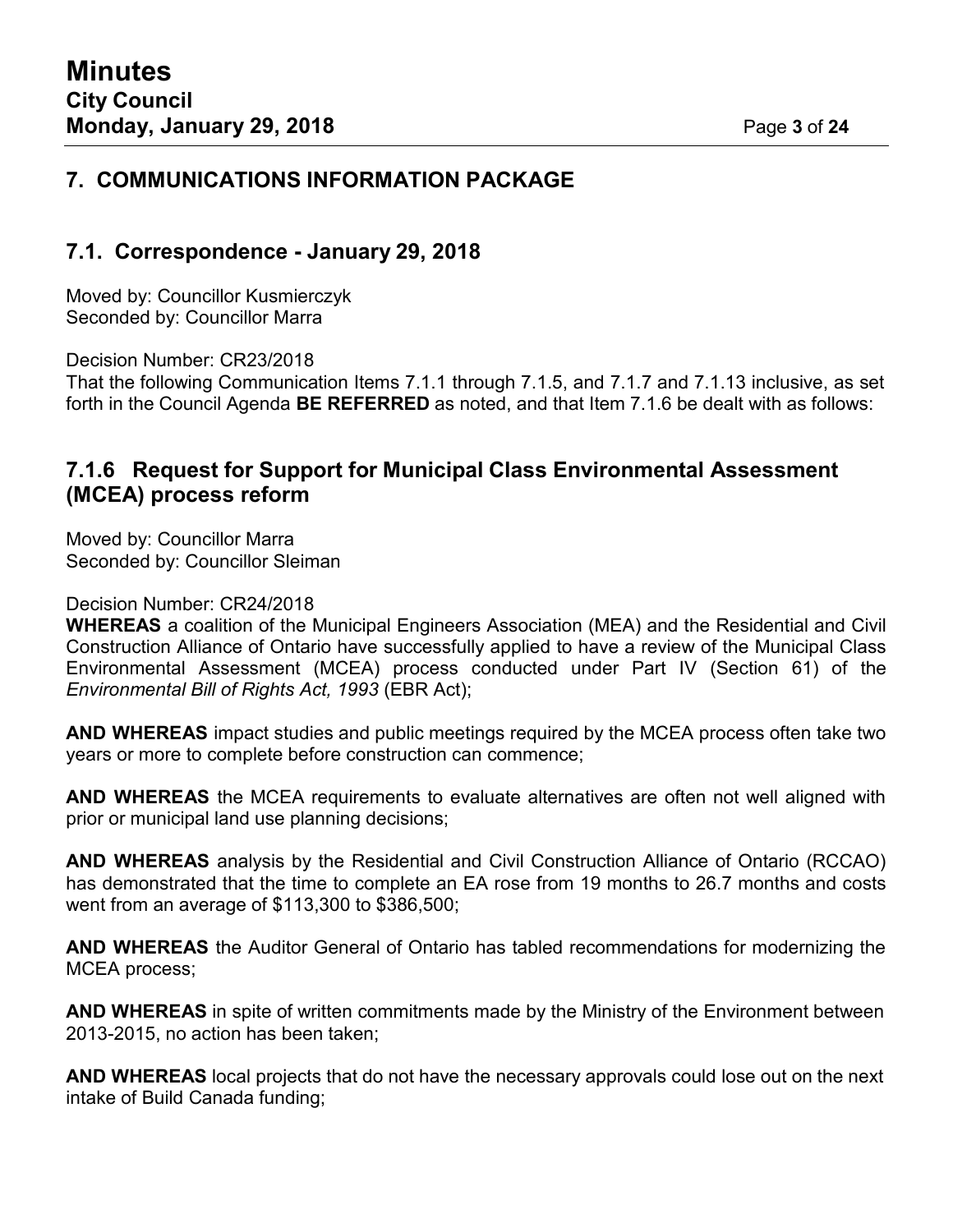# **Minutes City Council Monday, January 29, 2018** Page **4** of **24**

**THEREFORE BE IT RESOLVED** that City of Windsor requests that the Minister of the Environment and Climate Change take immediate steps to expedite the response process for Part II Orders or Bump-Up requests, as part of the s.61 review to improve MCEA process times and reduce study costs;

**AND FURTHER** that the Minister of the Environment and Climate Change support changes to better integrate and harmonize the MCEA process with processes defined under the *Planning Act*;

**AND FURTHER** that the Minister of the Environment and Climate Change amend the scope of MCEA reports and studies to reduce duplication with existing public processes and decisions made under municipal Official Plans and provincial legislation. Carried.

> Report Number: CMC 2/2018 Clerk's File: GM2018

| No.    | Sender                                                             | Subject                                                                                                                                                                                                                                                                                                                                      |  |
|--------|--------------------------------------------------------------------|----------------------------------------------------------------------------------------------------------------------------------------------------------------------------------------------------------------------------------------------------------------------------------------------------------------------------------------------|--|
| 7.1.1. | <b>Premier of Ontario</b>                                          | Response regarding CR743/2017 (attached) from<br>Wynne, Premier, regarding licensing,<br>Kathleen<br>planning and zoning regulations of cannabis retail<br>outlets                                                                                                                                                                           |  |
|        |                                                                    | <b>City Clerk/Licence Commissioner</b><br><b>City Planner</b><br><b>City Solicitor</b><br>Note & File<br>GP/13047                                                                                                                                                                                                                            |  |
| 7.1.2. | Association of<br><b>Municipalities Ontario</b><br>(AMO)           | \$26<br><b>Million</b><br>Main<br><b>Street</b><br><b>Revitalization</b><br>Fund<br>Announced – AMO to be Fund Administrator<br><b>City Planner</b><br><b>City Treasurer</b><br>Note & File<br><b>MMA2018</b>                                                                                                                                |  |
| 7.1.3. | Ministry of the<br><b>Environment and</b><br><b>Climate Change</b> | Environmental<br>Compliance<br>for<br>the<br>Approval<br>construction of sanitary and storm sewers<br>on<br>Barkley Avenue and Clearwater Avenue (from<br>Peppervine Street to Firgrove Drive) and stormwater<br>relief sewers on Peppervine Street (from Barkley<br>Avenue to Aspen Lake)<br><b>City Engineer</b><br>Note & File<br>ZP/7350 |  |
| 7.1.4. | Ministry of the<br><b>Environment and</b><br><b>Climate Change</b> | Environmental Compliance Approval for the<br>construction of storm sewers on Lublin Avenue and<br>Icewater Avenue (from Little River Blvd. to Beverly                                                                                                                                                                                        |  |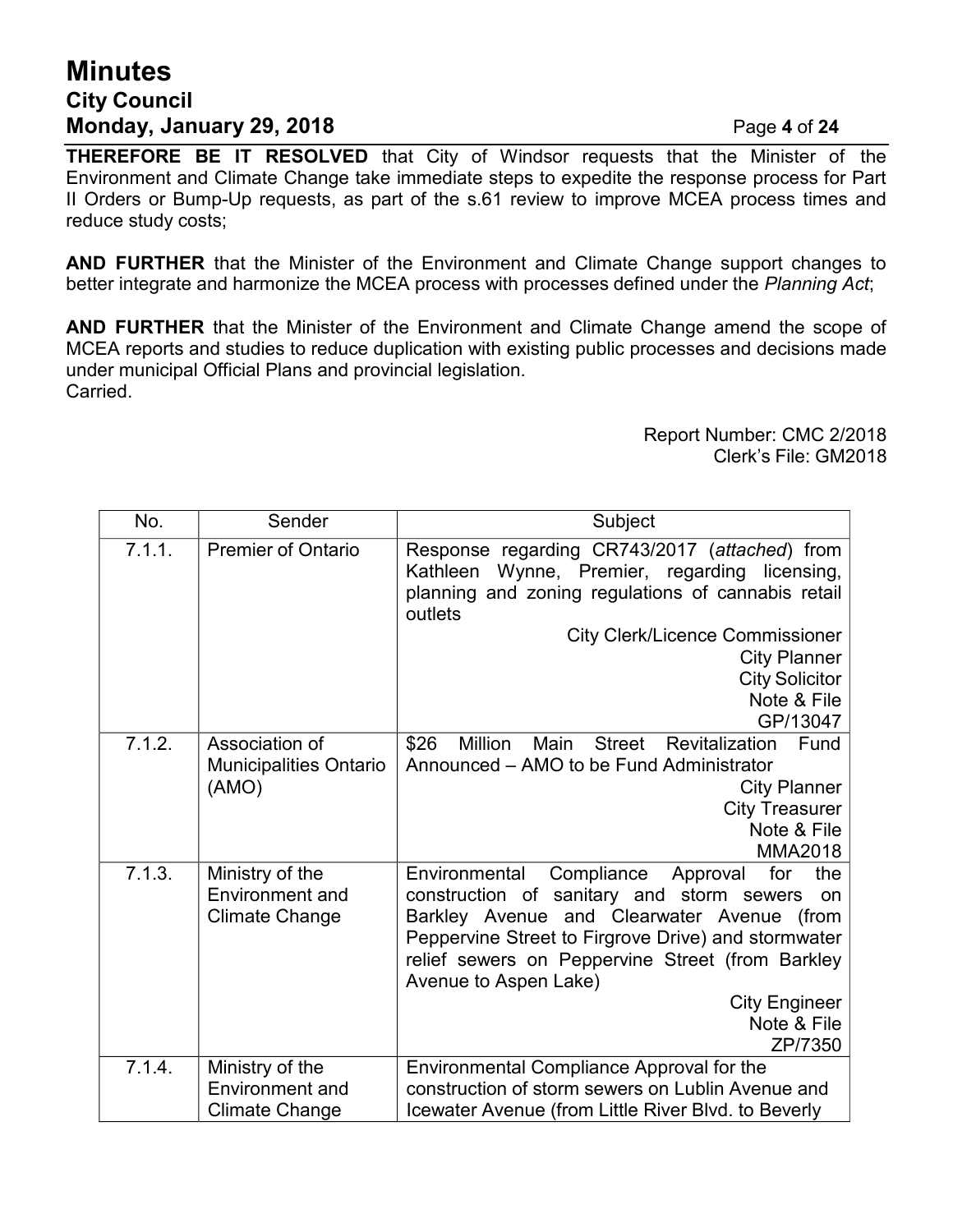# **Minutes City Council Monday, January 29, 2018** Page **5** of **24**

| No.     | Sender                                                    | Subject                                                                                                                                                                                                                                                             |  |
|---------|-----------------------------------------------------------|---------------------------------------------------------------------------------------------------------------------------------------------------------------------------------------------------------------------------------------------------------------------|--|
|         |                                                           | Glen St.) and on Beverly Glen Street (from east of<br>Lublin Ave. to Icewater Ave.) and sanitary sewers on<br>Lublin Ave. and Icewater Ave. (from Little River Blvd.<br>to Beverly Glen St.) and on Beverly Glen St. (from<br>east of Lublin Ave. to Icewater Ave.) |  |
|         |                                                           | <b>City Engineer</b><br>Note & File<br>SW2018                                                                                                                                                                                                                       |  |
| 7.1.5.  | <b>Regional Electricity</b><br><b>Planning in Ontario</b> | Posting of Draft Regional Planning Document for<br><b>Windsor-Essex Region</b><br>Note & File                                                                                                                                                                       |  |
| 7.1.6.  | <b>Ontario Good Roads</b><br>Association (OGRA)           | MU2018<br>Municipal<br>Request<br>for<br>Support<br>for<br>Class<br>Environmental Assessment (MCEA) process reform<br><b>City Engineer</b><br><b>Manager, Environmental Quality</b><br>Supervisor, Environmental Sustainability & Climate<br>Change                 |  |
|         |                                                           | <b>COUNCIL DIRECTION REQUESTED, otherwise</b><br>Note & File<br>GM2018                                                                                                                                                                                              |  |
| 7.1.7.  | Royal Canadian<br><b>Legion Ontario</b><br>Command        | Request for sponsorship for the "Military Service<br><b>Recognition Book"</b><br><b>Chief Financial Officer &amp; City Treasurer</b><br><b>COUNCIL DIRECTION REQUESTED, otherwise</b><br>Note & File<br>APR2018                                                     |  |
| 7.1.8.  | <b>Dillon Consulting</b><br>Limited                       | Lou Romano Water Reclamation Plant Generator<br>Replacement - Notice of Completion<br>of<br>the<br><b>Environmental Screening Report</b><br><b>City Engineer</b><br>Manager, Pollution Control<br>Note & File<br>SW2018                                             |  |
| 7.1.9.  | Manager of<br>Development<br>Applications                 | Application of Quad T Development Inc. (c/o Troup<br>Group of Companies Inc.) for Zoning Amendment<br>and Official Plan Amendment to allow for residential<br>apartment units above commercial units at 242<br>Lauzon Road<br>Note & File<br>ZB/13051<br>ZO/13052   |  |
| 7.1.10. | Manager of Urban<br>Design                                | Application of Steve Habib for Site Plan Approval to<br>permit a multi-residential condo unit, surface parking                                                                                                                                                      |  |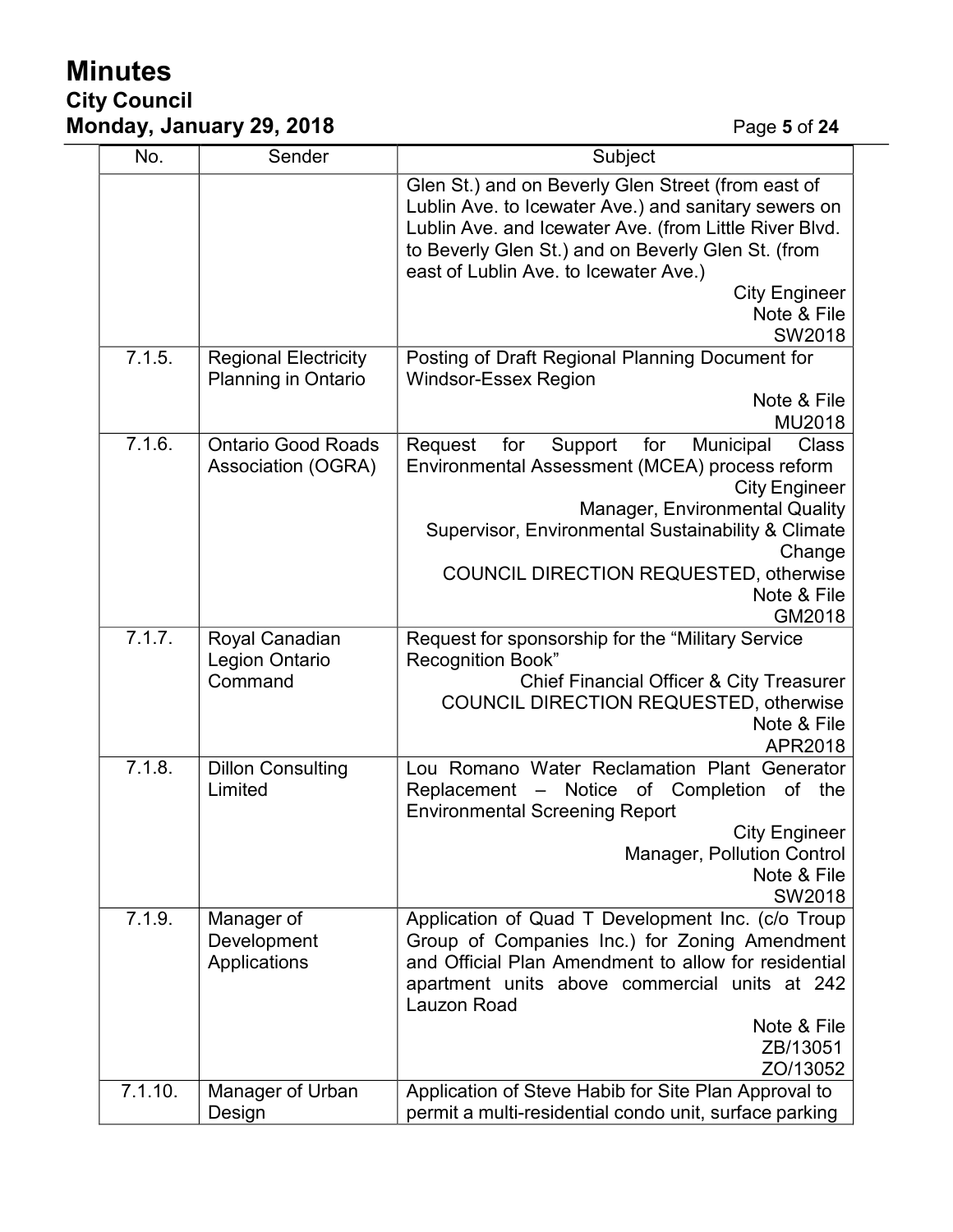# **Minutes City Council Monday, January 29, 2018** Page **6** of **24**

| No.                                   | Sender                                             | Subject                                                                                                                                                       |  |
|---------------------------------------|----------------------------------------------------|---------------------------------------------------------------------------------------------------------------------------------------------------------------|--|
|                                       |                                                    | and free standing vehicle storage garage at 0<br><b>Division</b>                                                                                              |  |
|                                       |                                                    | Note & File<br>ZS/13049                                                                                                                                       |  |
| 7.1.11.<br>Manager of Urban<br>Design |                                                    | Application of Ground Effects Ltd. for Site Plan<br>Approval to permit an enclosure of and extension to<br>truck loading docks at 2500 Central Avenue         |  |
|                                       |                                                    | Note & File<br>ZS/13050                                                                                                                                       |  |
| 7.1.12.                               | Manager of Urban<br>Design                         | Application of 2480871 Ontario Inc. c/o Joe<br>Ciaravino for Site Plan Approval to permit a new<br>restaurant and dwelling unit at 4350 Howard                |  |
|                                       |                                                    | Note & File<br>ZS/13053                                                                                                                                       |  |
| 7.1.13.                               | Secretary/Treasurer,<br>Committee of<br>Adjustment | Agenda for the Committee of Adjustment meeting to<br>be held on Thursday, February 8, 2018, Council<br>Chambers, 3rd Floor, Windsor City Hall.<br>Note & File |  |
|                                       |                                                    | ZC2018                                                                                                                                                        |  |

**Carried** 

Report Number: CMC 2/2018

### **7.2. New City Hall Project - Construction Update for December 2017**

Moved by: Councillor Kusmierczyk Seconded by: Councillor Marra

Decision Number: CR25/2018 That the December 2017 Construction Update for the New City Hall **BE RECEIVED** for information. Carried.

> Report Number: CM 2/2018 Clerk's File: APM/9120

## **7.3. Your Quick Gateway (Windsor) Inc. - 3rd Quarter 2017 Financial Statements-City Wide**

Moved by: Councillor Kusmierczyk Seconded by: Councillor Marra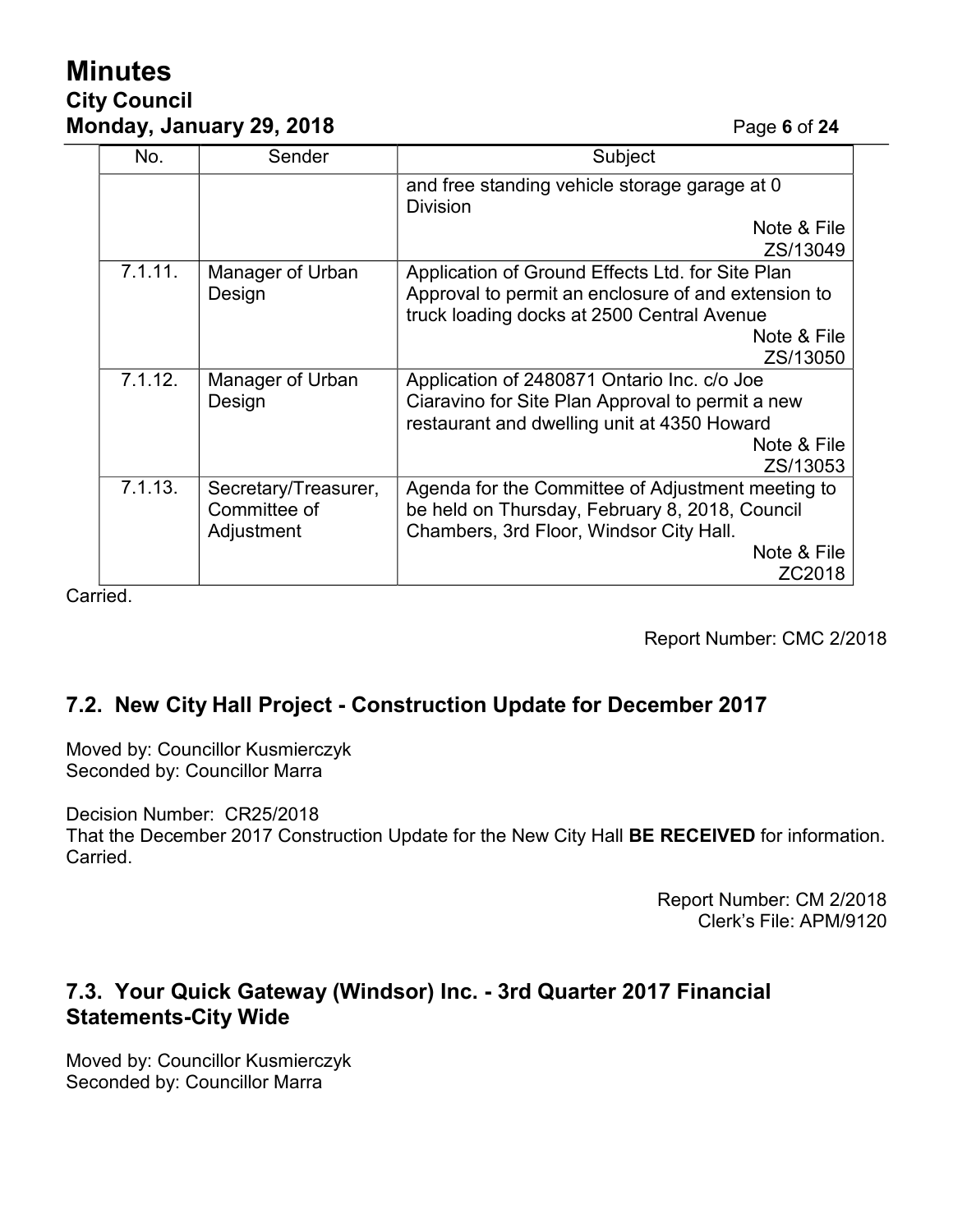# **Minutes City Council Monday, January 29, 2018** Page **7** of **24**

Decision Number: CR26/2018 That City Council **RECEIVE** for information, the Your Quick Gateway (Windsor) Inc. 3 rd Quarter 2017 Financial Statements. Carried.

Report Number: CM 1/2018 Clerk's File: APM/9795

### **7.4. 2018 Interim Tax Billing: Pre-Authorized Payment Plan due date amendment**

Moved by: Councillor Kusmierczyk Seconded by: Councillor Marra

Decision Number: CR27/2018

That the report of the Manager of Property Taxation and Taxpayer Support dated December 27, 2017 entitled "2018 Interim Tax Billing: Pre-Authorized Payment Plan due date amendment" **BE RECEIVED** for information. Carried.

> Report Number: CM 50/2017 Clerk's File: APM/12937

### **7.5. Time Spent in Open and In-Camera Council Meetings and Committee Meetings for the period of January 1, 2017 to December 31, 2017**

Moved by: Councillor Kusmierczyk Seconded by: Councillor Marra

Decision Number: CR28/2018

That the report of the City Clerk dated December 31, 2017 respecting "Time Spent in Open and In Camera Council meetings and Committee meetings for the period of January 1, 2017 to December 31, 2017" **BE RECEIVED** for information. Carried.

> Report Number: CM 26/2017 Clerk's File: ACO/9512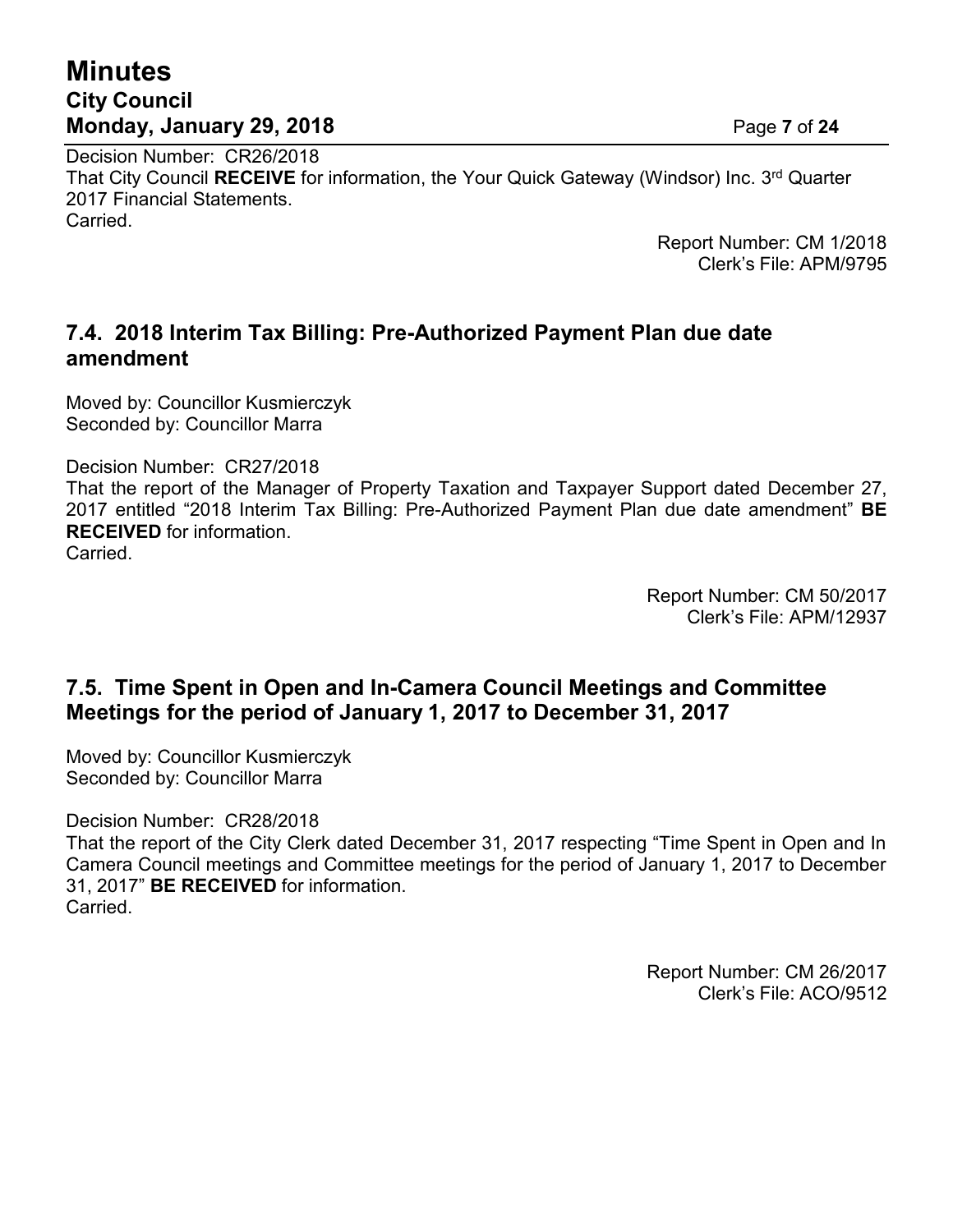#### **8. CONSENT AGENDA**

## **8.1. Minutes of the Windsor Licensing Commission of its meeting held November 22, 2017**

Moved by: Councillor Payne Seconded by: Councillor Sleiman

Decision Number: CR29/2018 ETPS 555 That the minutes of the Windsor Licensing Commission of its meeting held November 22, 2017 **BE RECEIVED** for information. Carried.

> Report Number: SCM 229/2017 Clerk's File: MB2017

#### **8.2. Minutes of the Windsor Essex County Environment Committee of its meeting held October 26, 2017**

Moved by: Councillor Payne Seconded by: Councillor Sleiman

Decision Number: CR30/2018 ETPS 557 That the minutes of the Windsor Essex County Environment Committee of its meeting held October 26, 2017 **BE RECEIVED** for information. **Carried** 

> Report Number: SCM 219/2017 Clerk's File: MB2017

## **8.3. Council Question 55-2015 Enhanced lighting in Residential versus Commercial Areas**

Moved by: Councillor Payne Seconded by: Councillor Sleiman

Decision Number: CR31/2018 ETPS 559 That the report in response to Council Question 55-2015, regarding Enhanced lighting in Residential versus Commercial Areas **BE NOTED AND FILED Carried**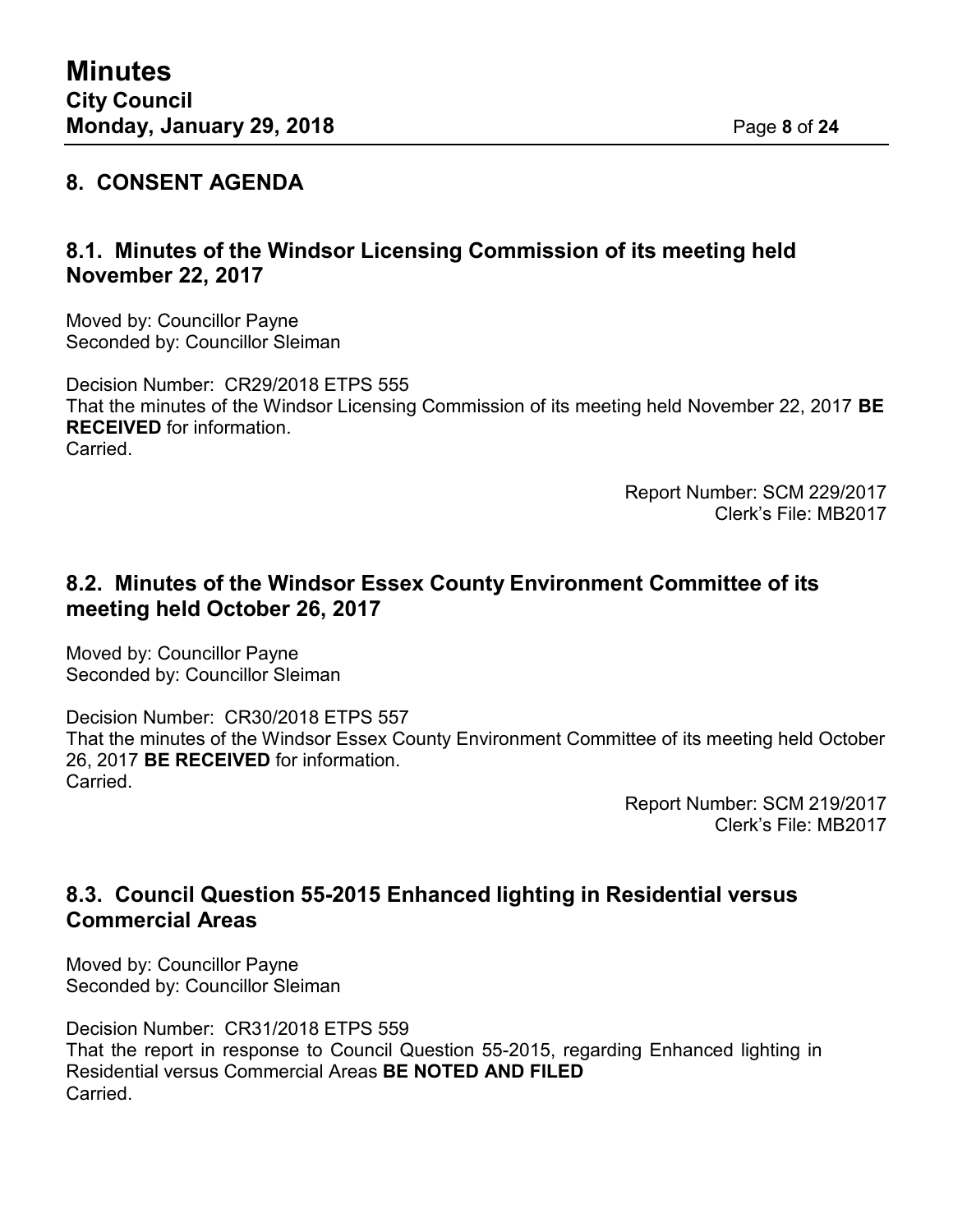Report Number: C 208/2017 Clerk's File: SL2017

### **8.4. The Discovery of Oak Wilt Disease on Belle Isle and the initiation of a Oak Wilt Disease Awareness Campaign for the City of Windsor - City Wide**

Moved by: Councillor Payne Seconded by: Councillor Sleiman

Decision Number: CR32/2018 ETPS 560 That the report from the City Forester/Manager of Forestry and Natural Areas regarding the discovery of Oak Wilt Disease on Belle Isle **BE RECEIVED** for information. Carried.

> Report Number: S 223/2017 Clerk's File: SR2017

## **8.5. Community Public Art Advisory Committee 2017 Annual Report**

Moved by: Councillor Payne Seconded by: Councillor Sleiman

Decision Number: CR33/2018 That the 2017 Annual Report of the Community Public Art Advisory Committee **BE APPROVED** as presented. **Carried** 

> Report Number: SCM 6/2018 Clerk's File: MB2017

### **8.6. Diversity Committee 2017 Annual Report**

Moved by: Councillor Payne Seconded by: Councillor Sleiman

Decision Number: CR34/2018 That the 2017 Annual Report of the Diversity Committee **BE APPROVED** as presented. Carried.

> Report Number: SCM 7/2018 Clerk's File: MB2017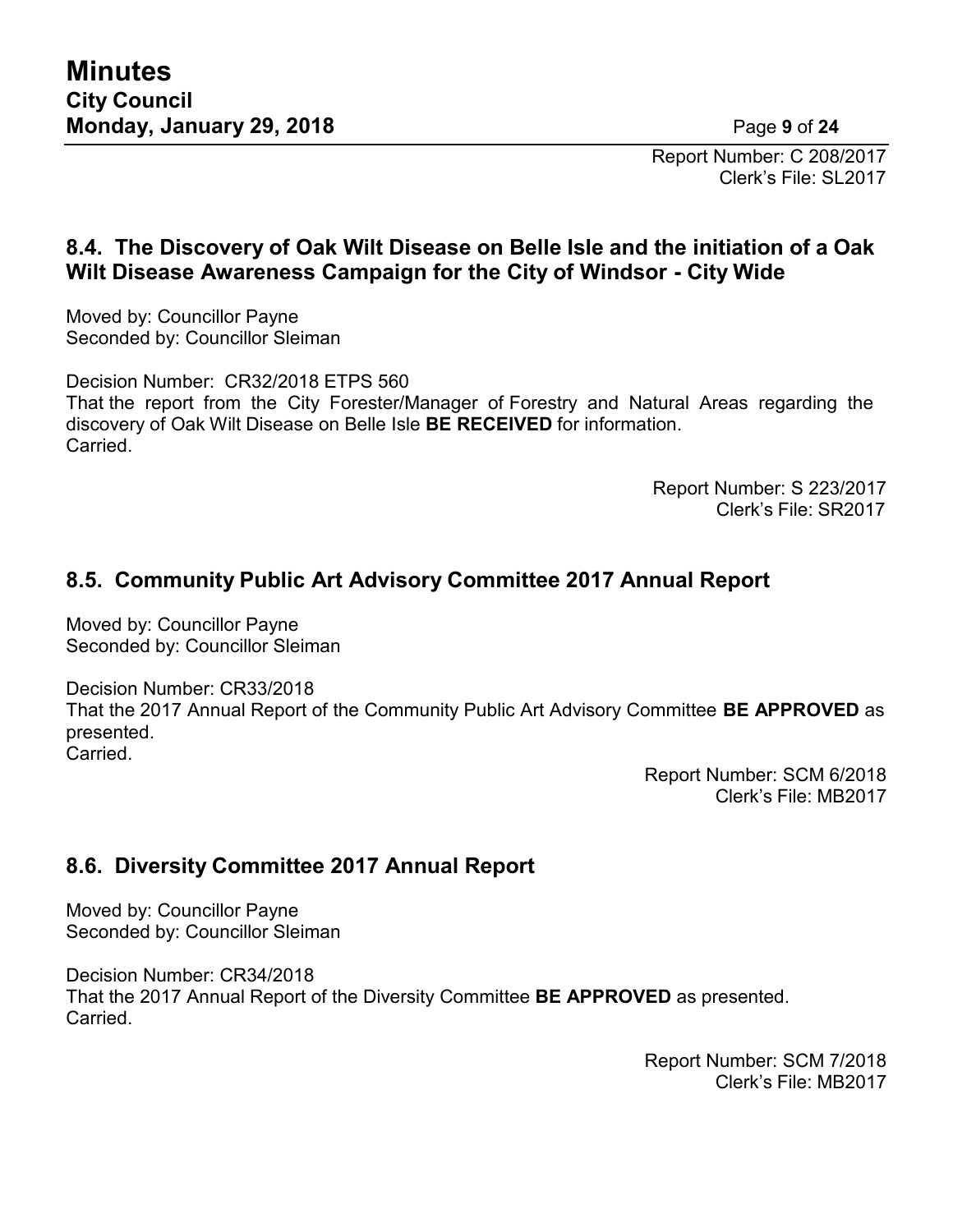#### **8.7. Housing Advisory Committee 2017 Annual Report**

Moved by: Councillor Payne Seconded by: Councillor Sleiman

Decision Number: CR35/2018 That the 2017 Annual Report of the Housing Advisory Committee **BE APPROVED** as presented. Carried.

> Report Number: SCM 8/2018 Clerk's File: MB2017

### **8.8. Windsor Accessibility Advisory Committee 2016/2017 Annual Report**

Moved by: Councillor Payne Seconded by: Councillor Sleiman

Decision Number: CR36/2018 That the 2016/2017 Annual Report of the Windsor Accessibility Advisory Committee **BE APPROVED** as presented. Carried.

> Report Number: SCM 9/2018 Clerk's File: MB2017

### **8.9. Minutes of the Diversity Committee of its meeting held October 17, 2017**

Moved by: Councillor Payne Seconded by: Councillor Sleiman

Decision Number: CR37/2018 That the minutes of the Diversity Committee of its meeting held October 17, 2017 **BE RECEIVED** for information. Carried.

> Report Number: SCM 10/2018 Clerk's File: MB2017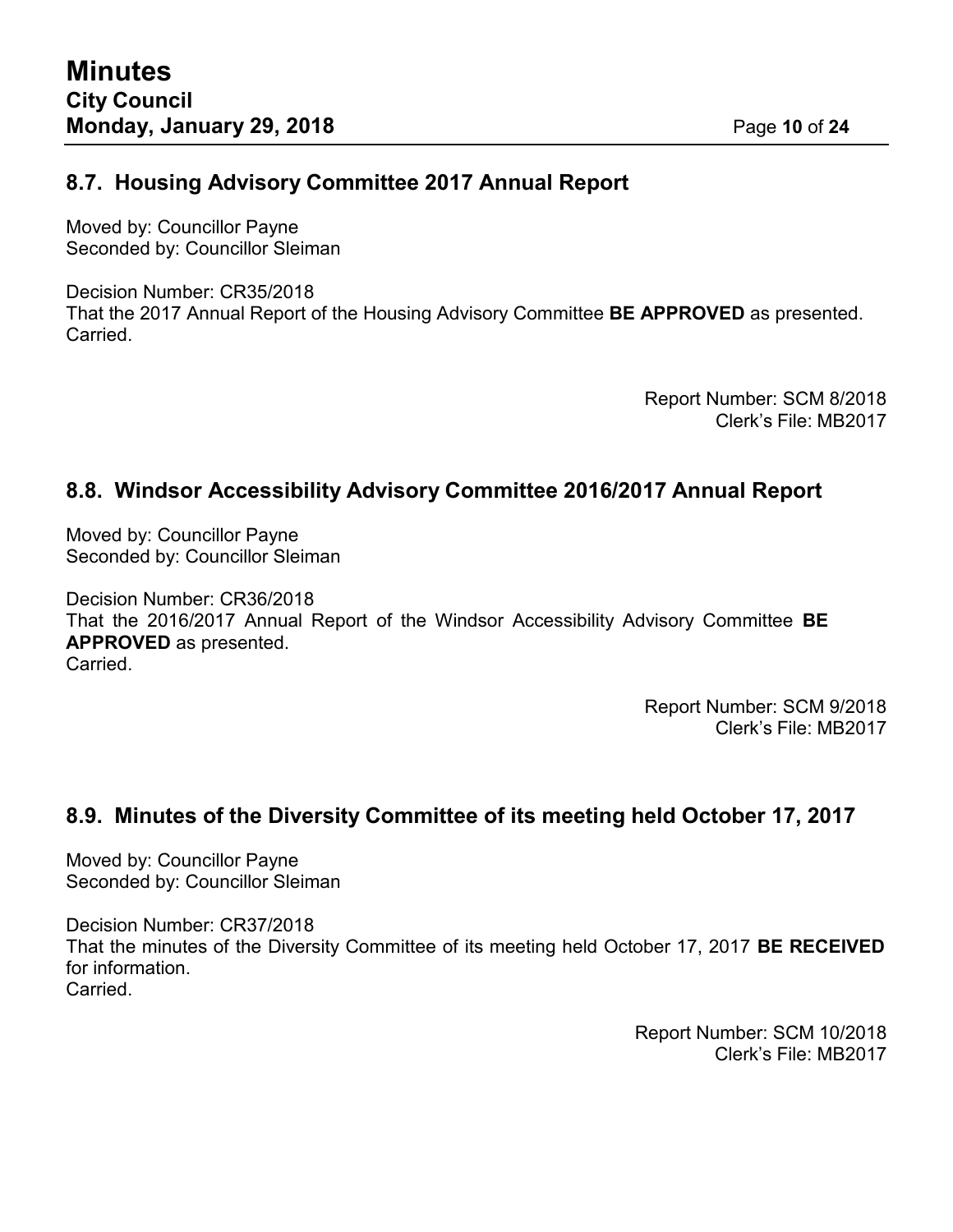**Minutes City Council Monday, January 29, 2018 Page 11 of 24** 

### **8.10. Minutes of the Community Public Art Advisory Committee of its meeting held November 14, 2017**

Moved by: Councillor Payne Seconded by: Councillor Sleiman

Decision Number: CR38/2018 That the minutes of the Community Public Art Advisory Committee of its meeting held November 14, 2017 **BE RECEIVED** for information. Carried.

> Report Number: SCM 11/2018 Clerk's File: MB2017

#### **8.11. Minutes of the Committee of Management for Huron Lodge of its meeting held July 17, 2017**

Moved by: Councillor Payne Seconded by: Councillor Sleiman

Decision Number: CR39/2018 That the minutes of the Committee of Management for Huron Lodge of its meeting held July 17, 2017 **BE RECEIVED** for information. Carried.

> Report Number: SCM 14/2018 Clerk's File: MB2017

### **8.12. Minutes of the Committee of Management for Huron Lodge of its meeting held October 23, 2017**

Moved by: Councillor Payne Seconded by: Councillor Sleiman

Decision Number: CR40/2018 That the minutes of the Committee of Management for Huron Lodge of its meeting held October 23, 2017 **BE RECEIVED** for information. Carried.

> Report Number: SCM 15/2018 Clerk's File: MB2017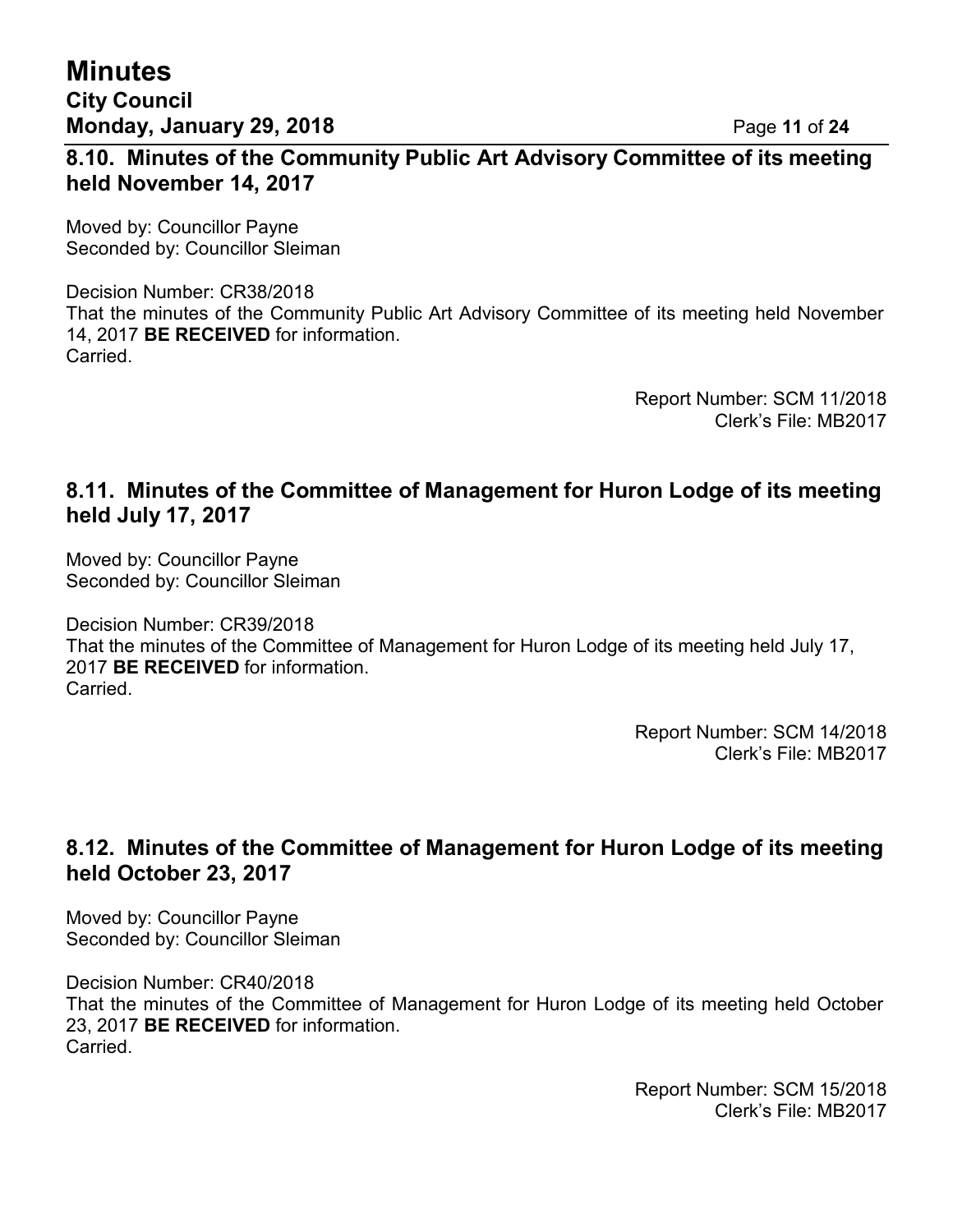### **8.13. Minutes of the Seniors Advisory Committee of its meeting held September 8, 2017**

Moved by: Councillor Payne Seconded by: Councillor Sleiman

Decision Number: CR41/2018 That the minutes of the Seniors Advisory Committee of its meeting held September 8, 2017 **BE RECEIVED** for information. **Carried** 

> Report Number: SCM 16/2018 Clerk's File: MB2017

## **8.14. Minutes of the Housing Advisory Committee of its meeting held September 19, 2017**

Moved by: Councillor Payne Seconded by: Councillor Sleiman

Decision Number: CR42/2018 That the minutes of the Housing Advisory Committee of its meeting held September 19, 2017 **BE RECEIVED** for information. Carried.

> Report Number: SCM 17/2018 Clerk's File: MB2017

### **8.15. Minutes of the Executive Committee and the Board of Directors Willistead Manor Inc., held October 12, 2017**

Moved by: Councillor Payne Seconded by: Councillor Sleiman

Decision Number: CR43/2018 That the minutes of the Executive Committee and the Board of Directors, Willistead Manor Inc. of its meeting held October 12, 2017 **BE RECEIVED** for information. Carried.

> Report Number: SCM 18/2018 Clerk's File: MB2017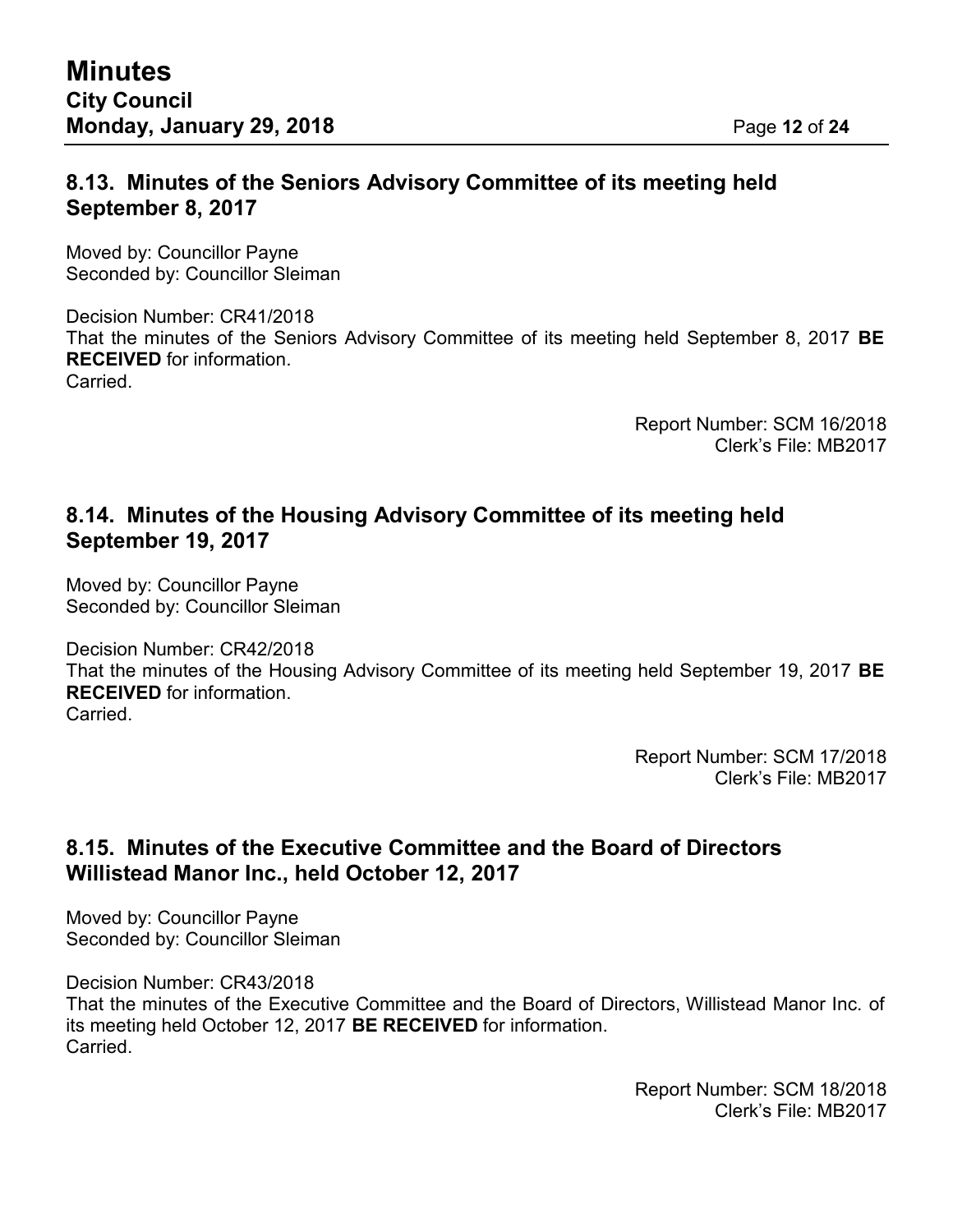### **8.16. Minutes of the Executive Committee and the Board of Directors, Willistead Manor Inc., meetings held November 9, 2017**

Moved by: Councillor Payne Seconded by: Councillor Sleiman

Decision Number: CR44/2018 That the minutes of the Executive Committee and the Board of Directors, Willistead Manor Inc. of its meeting held November 9, 2017 **BE RECEIVED** for information. Carried.

> Report Number: SCM 19/2018 Clerk's File: MB2017

## **8.17. 2017-2018 Social Infrastructure Fund Update - City Wide**

Moved by: Councillor Payne Seconded by: Councillor Sleiman

Decision Number: CR45/2018

That the report of the Commissioner of Community Development and Health Services dated December 8, 2017 entitled "2017-2018 Social Infrastructure Fund Update – City Wide" **BE RECEIVED**.

Carried.

Report Number: SCM 20/2018 Clerk's File: GH/6905

#### **8.18. Ontario Municipal Social Services Association 2018 Leadership Symposium - City Wide**

Moved by: Councillor Payne Seconded by: Councillor Sleiman

Decision Number: CR46/2018

That the report of the Commissioner of Community Development and Health Services dated December 8, 2017 entitled "Ontario Municipal Social Services Association 2018 Leadership Symposium – City Wide" **BE RECEIVED**. **Carried** 

> Report Number: SCM 21/2018 Clerk's File: MMF/4762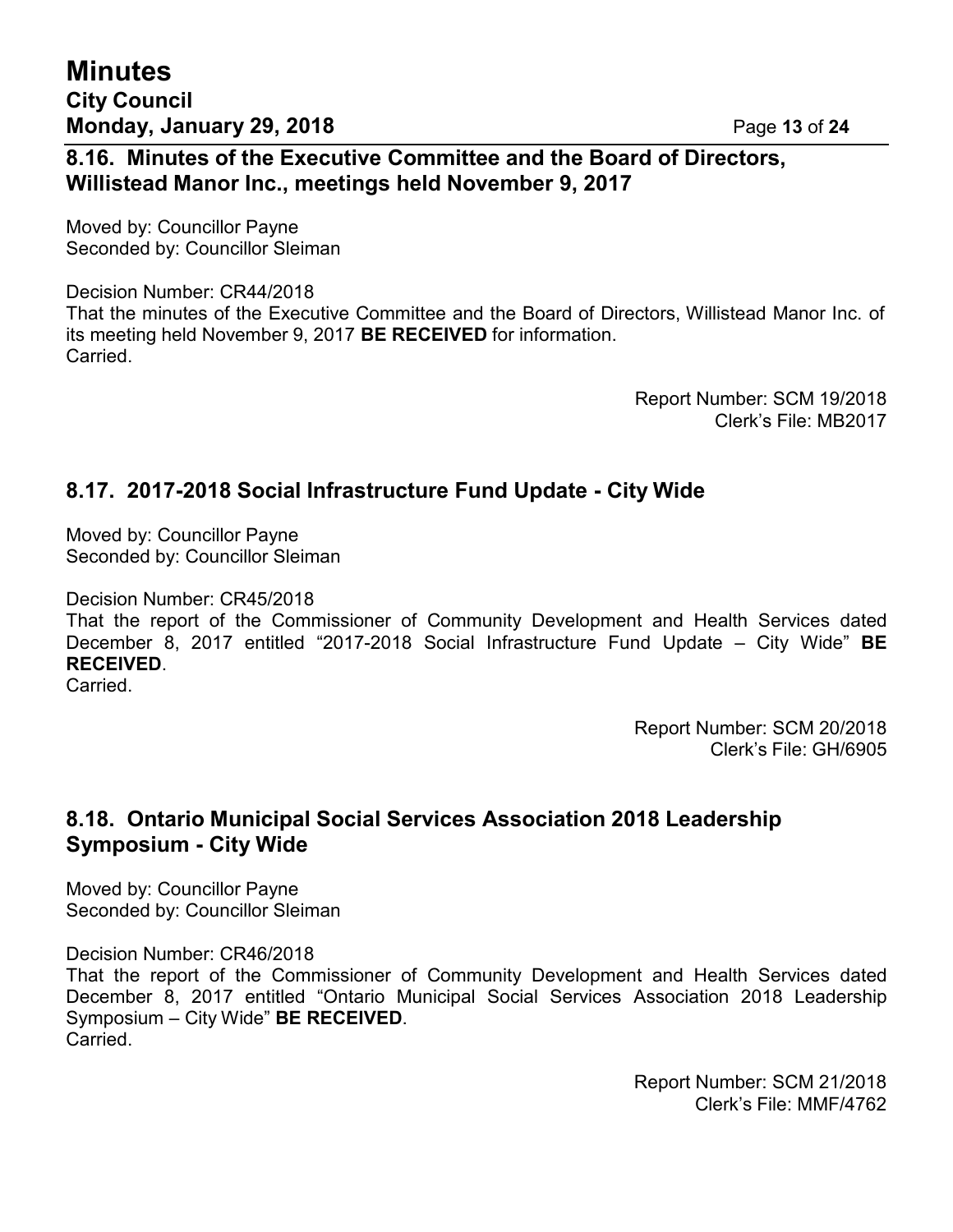### **9. REQUEST FOR DEFERRALS, REFERRALS AND/OR WITHDRAWALS**

None requested.

## **10. PRESENTATIONS AND DELEGATIONS (5 Minute maximum per delegate)**

#### **11.2. Report No. 100 of the Windsor Essex County Environment Committee - Request for the Government of Canada to conserve the Ojibway Shores property as an environmentally protected area**

#### **Tom Henderson, Chair, Public Advisory Council, Detroit River Canadian Cleanup**

Tom Henderson, Chair, Public Advisory Council, Detroit River Canadian Cleanup, appears before Council to speak in support of the Windsor Essex County Environment Committee's recommendation for the City of Windsor to request the Government of Canada to conserve the significant natural condition, biodiversity and biological function of the Ojibway Shores property as an environmentally protected area, stressing that it is important to save this green gem.

#### **Derek Coronado, Coordinator, Citizens Environment Alliance of Southwestern Ontario**

Derek Coronado, Coordinator, Citizens Environment Alliance of Southwestern Ontario, appears before Council to speak in support of the Windsor Essex County Environment Committee's recommendation for the City of Windsor to request the Government of Canada to conserve the significant natural condition, biodiversity and biological function of the Ojibway Shores property as an environmentally protected area, and provides an overview of the timelines impacting this environmental priority.

Moved by: Councillor Borrelli Seconded by: Councillor Bortolin

Decision Number: CR48/2018 ETPS 556 THAT Report No. 100 of the Windsor Essex County Environment Committee dated October 26, 2017 indicating:

WHEREAS, the City of Windsor has committed to enhancing the quality of Windsor's natural environment; and,

WHEREAS, the property known as Ojibway Shores and owned by the Windsor Port Authority, has important natural heritage characteristics, including significant wetland, habitat of threatened and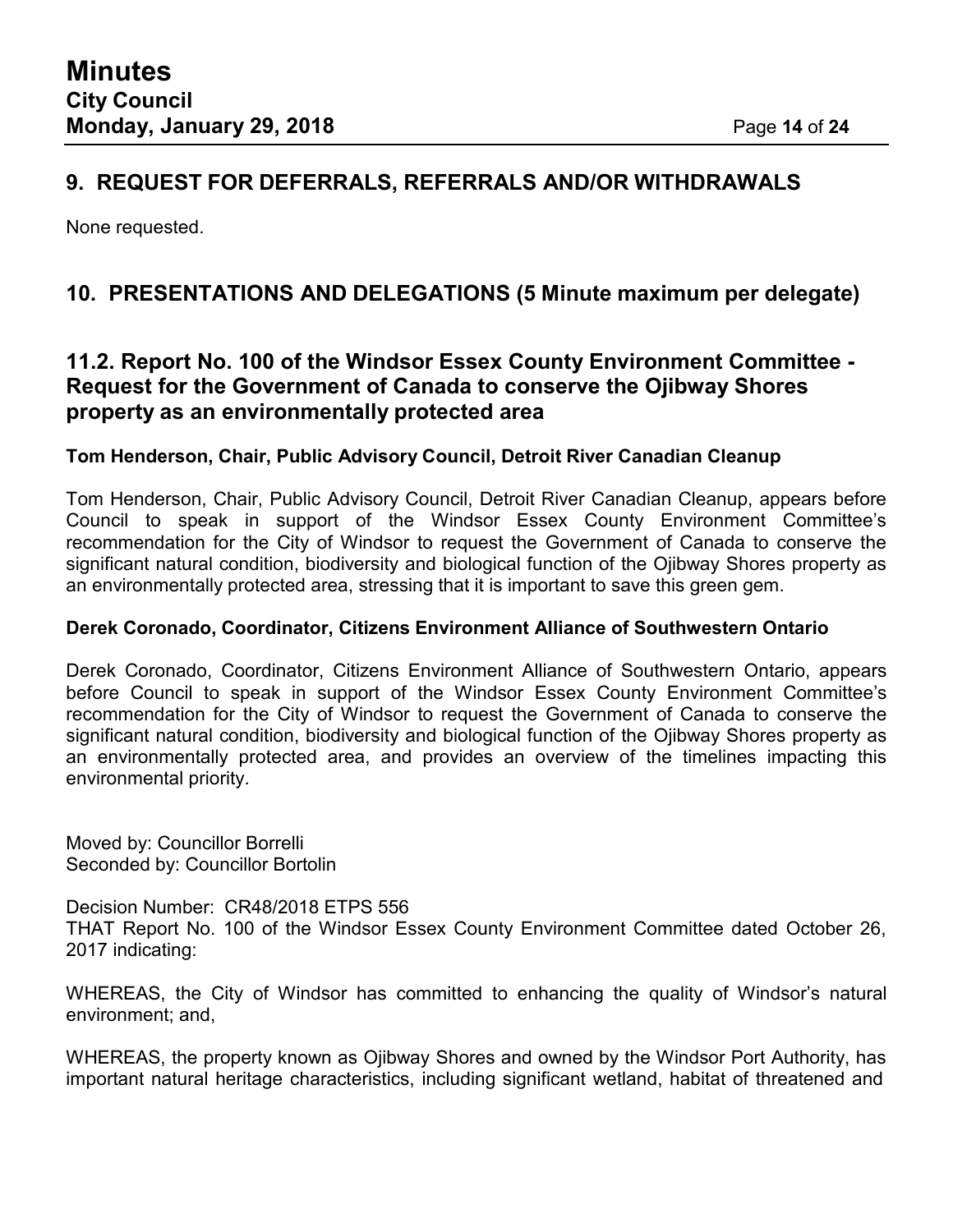# **Minutes City Council Monday, January 29, 2018 Page 15 of 24**

endangered species, significant woodlands, significant wildlife habitat, ecological function, diversity, significant species, significant communities, and condition; and,

WHEREAS, the 2020 biodiversity goals and targets for Canada include by 2020 at least 17 percent of terrestrial areas are conserved; and,

WHEREAS, the Government of Canada is the sole shareholder of the Windsor Port Authority;

THEREFORE BE IT RESOLVED that the City of Windsor request the Government of Canada conserve the significant natural condition, biodiversity and biological function of the Ojibway Shores property as an environmentally protected area,

#### **BE APPROVED**.

Carried.

Report Number: SCM 220/2017 Clerk's File: MB2017

#### **11.1. CQ5-2017 - Traffic Signal Warrants - Devonwood/Division and Lone Pine/Provincial CQ5-2017 - Traffic Signal Warrants - Devonwood/Division and Lone Pine/Provincial and Supplementary Report to CQ 5-2017, Devonwood at Division, Traffic Signals Supplementary Report to CQ 5-2017 - Devonwood at Division, Traffic Signals**

#### **Matt Beasley, resident of Ward 9**

Matt Beasley, resident of Ward 9, appears before Council to state that there is feasibility in terms of providing traffic signals at Devonwood/Cabana and Lone Pine/Provincial in view of the difficulties experienced by residents in exiting the subdivision.

Moved by: Councillor Payne Seconded by: Councillor Borrelli

That the installation of traffic signals at Lone Pine Road and Provincial Road, BE APPROVED, subject to a REPORT BACK on the estimated cost; and further,

That a report BE PREPARED on the details and estimated costs of traffic signals at Devonwood and Division Road.

The motion is **put** and is **lost**.

Aye votes: Councillors Payne and Borrelli. Nay votes: Councillors Elliott, Sleiman, Francis, Holt, Kusmierczyk, Marra, Gignac and Bortolin.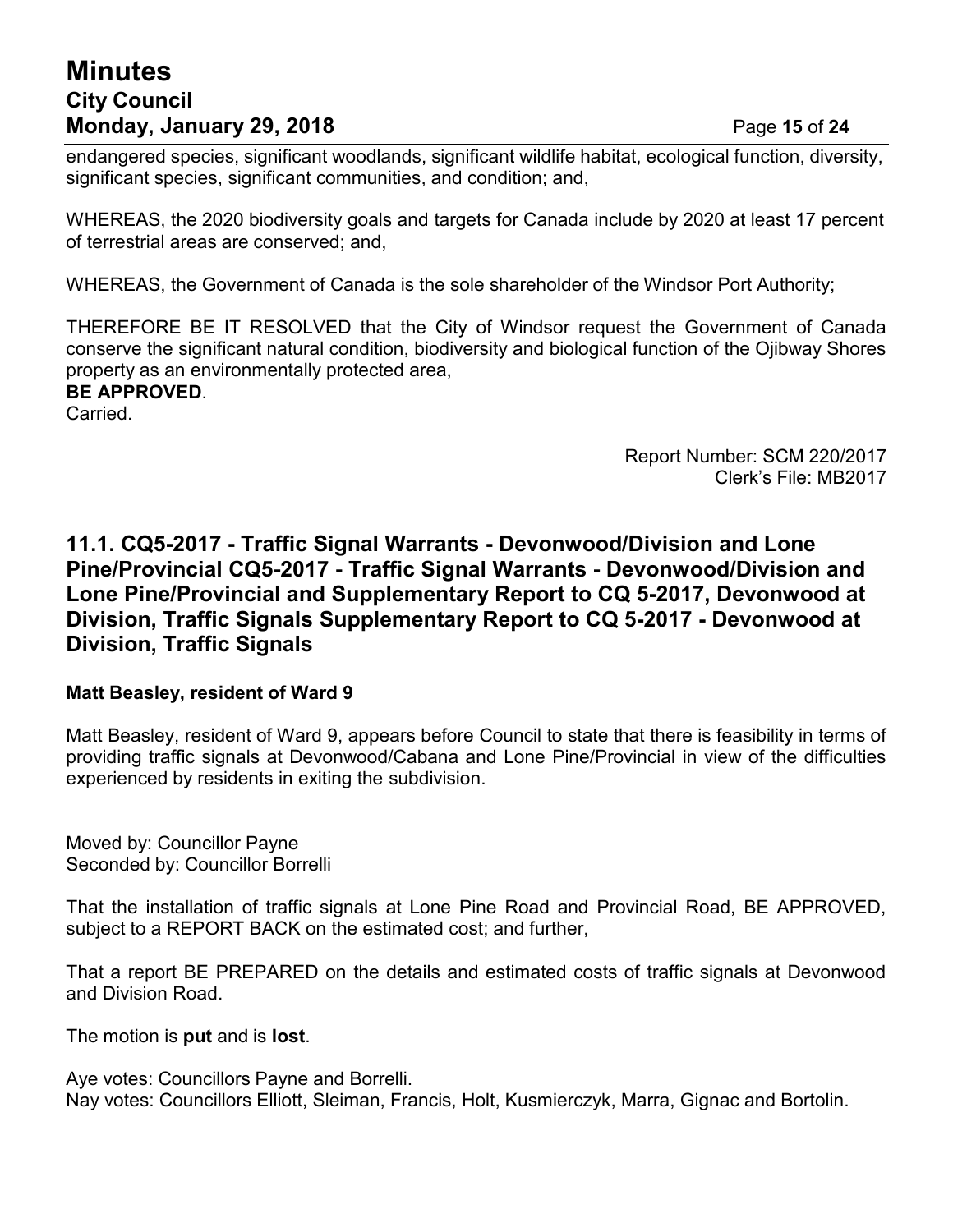Moved by: Councillor Francis Seconded by: Councillor Bortolin

Decision Number: CR47/2018

That the report of the Manager of Traffic Operations dated March 31, 2017, entitled CQ5-2017 - Traffic Signal Warrants - Devonwood/Division and Lone Pine/Provincial - Ward 9, the report of the Manager of Traffic Operations dated August 28, 2017, entitled Supplementary Report to CQ5-2017 – Devonwood at Division – Traffic Signals, and the report of the Fire Chief dated December 1, 2017 entitled CQ5-2017, Traffic Signal Warrants, Devonwood/Division and Lone Pine/Provincial - Ward 9 (S 60/2017) and Supplementary Report to CQ5-2017 – Devonwood at Division – Traffic Signals, (S164/2017) **BE RECEIVED** for information.

Carried.

Councillor Payne voting nay.

Report Number: SCM 2/2018 Clerk's File: ST2017 SF/12369

#### **11. REGULAR BUSINESS ITEMS (Non-Consent Items)**

None.

### **12. CONSIDERATION OF COMMITTEE REPORTS**

### **12.1. Report of the Special In-Camera meeting or other Committee as may be held prior to Council (if scheduled)**

Moved by: Councillor Elliott Seconded by: Councillor Francis

Decision Number: CR49/2018 That the report of the In Camera meeting held January 29, 2018 **BE ADOPTED** as presented. Carried.

Clerk's File: ACO2018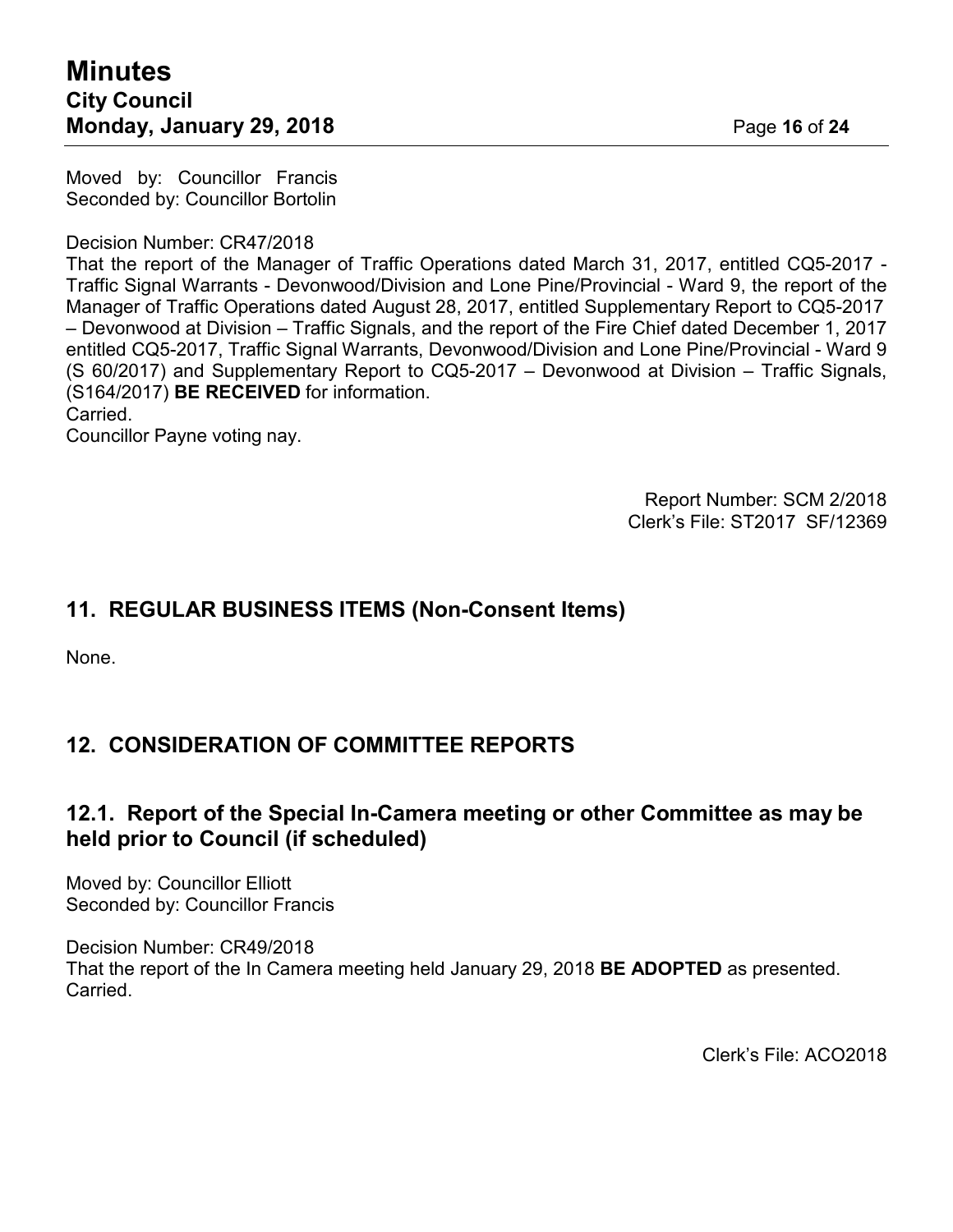#### **12.2. Report of the January 8, 2018 Striking Committee**

Moved by: Councillor Elliott Seconded by: Councillor Francis

Decision Number: CR18/2018 That the **Report of the Striking Committee** of its meeting held January 8, 2018 **BE ADOPTED** as presented. Carried.

> Report Number: SCM 12/2018 Clerk's File: ACO2018

#### **12.3. Report No. 45 of the International Relations Committee - IRC Delegation to Visit Fujisawa and Gunsan**

Moved by: Councillor Elliott Seconded by: Councillor Francis

Decision Number: CR50/2018

That Report No. 45 of the International Relations Committee of its meeting held November 8, 2017 regarding IRC Delegation to Visit Fujisawa and Gunsan **BE APPROVED**. Carried.

> Report Number: SCM 243/2017 Clerk's File: MB2018

## **13. BY-LAWS (First and Second Reading)**

Moved by: Councillor Gignac Seconded by: Councillor Holt

That the following By-laws No. 6-2018 through 24-2018 (inclusive) be introduced and read a first and second time:

**6-2018** A BY-LAW TO FURTHER AMEND BY-LAW NUMBER 8600 CITED AS THE "CITY OF WINDSOR ZONING BY-LAW" authorized by CR7/2018, adopted January 8, 2018.

**7-2018** A BY-LAW TO FURTHER AMEND BY-LAW NUMBER 8600 CITED AS THE "CITY OF WINDSOR ZONING BY-LAW" authorized by CR8/2018, adopted January 8, 2018.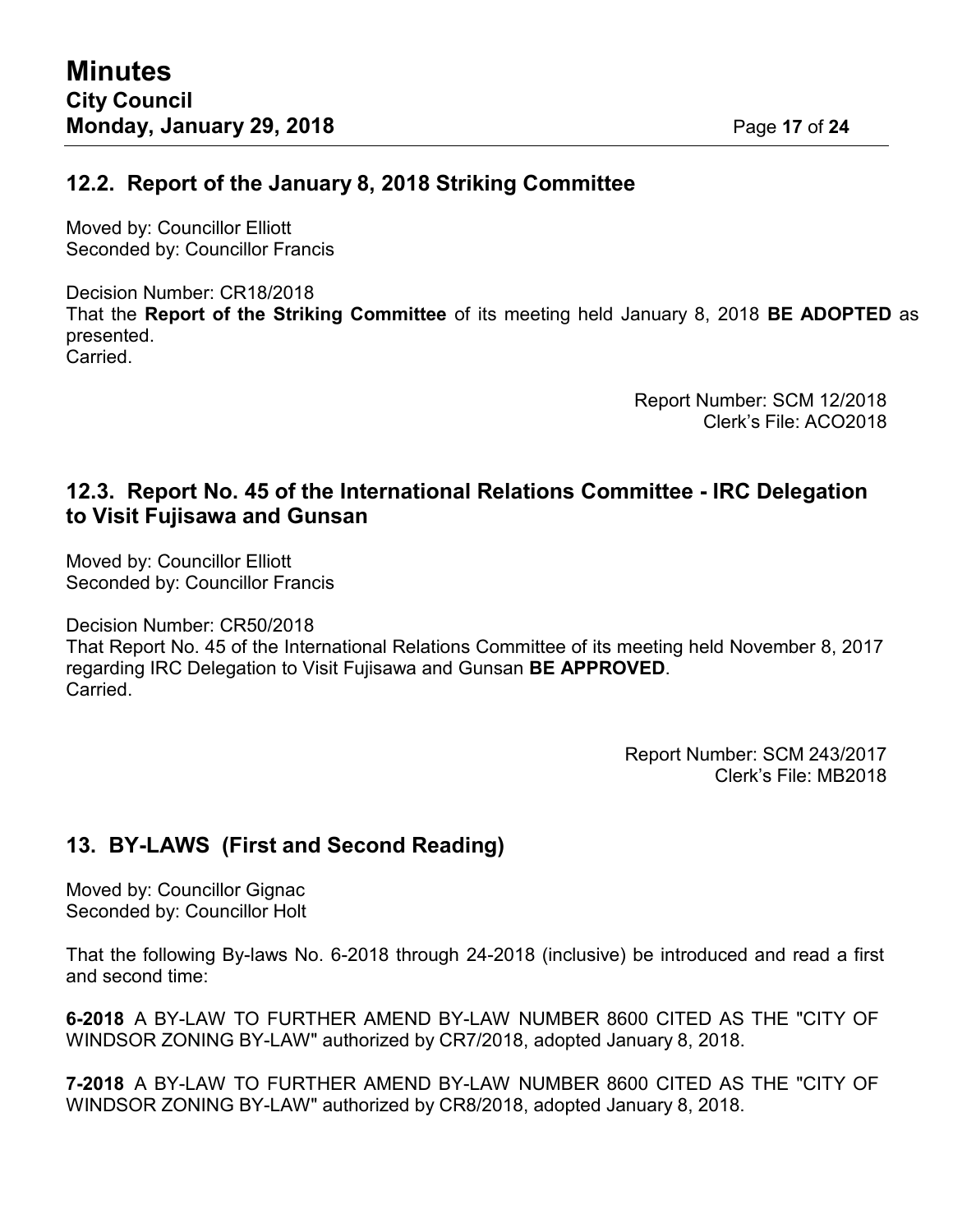# **Minutes City Council Monday, January 29, 2018 Page 18 of 24**

**8-2018** A BY-LAW TO AUTHORIZE THE TEMPORARY BORROWING OF MONEY FOR CURRENT EXPENDITURES FOR 2018 authorized by CR749/2017, adopted December 4, 2017.

**9-2018** A BY-LAW TO PROVIDE FOR INTERIM TAX LEVIES FOR 2018 authorized by CR759/2017, adopted December 4, 2017.

**10-2018** A BY-LAW TO FURTHER AMEND BY-LAW 9023 BEING A BY-LAW TO REGULATE VEHICULAR PARKING WITHIN THE LIMITS OF THE CITY OF WINDSOR ON MUNICIPAL STREETS, MUNICIPAL PARKING LOTS AND PRIVATE PROPERTIES authorized by CAO 4313, approved December 20, 2017.

**11-2018** A BY-LAW TO FURTHER AMEND BY-LAW 9023 BEING A BY-LAW TO REGULATE VEHICULAR PARKING WITHIN THE LIMITS OF THE CITY OF WINDSOR ON MUNICIPAL STREETS, MUNICIPAL PARKING LOTS AND PRIVATE PROPERTIES authorized by CAO 4337, approved December 28, 2017.

**12-2018** A BY-LAW TO FURTHER AMEND BY-LAW 9023 BEING A BY-LAW TO REGULATE VEHICULAR PARKING WITHIN THE LIMITS OF THE CITY OF WINDSOR ON MUNICIPAL STREETS, MUNICIPAL PARKING LOTS AND PRIVATE PROPERTIES authorized by CR772/2017, adopted December 18, 2017.

**13-2018** A BY-LAW TO ASSUME FOR PUBLIC USE AS A PUBLIC HIGHWAY THE 4.9 METRES WIDE NORTH/SOUTH ALLEY, NORTH OF ONTARIO STREET, BETWEEN WESTCOTT ROAD AND CENTRAL AVENUE, ABUTTING THE PROPERTIES MUNICIPALLY KNOWN AS 1195 AND 1177 WESTCOTT ROAD, CITY OF WINDSOR, authorized by CR443/2017, adopted August 8, 2017.

**14-2018** A BY-LAW TO CLOSE, STOP UP AND CONVEY THE 4.9 METRES WIDE NORTH/SOUTH ALLEY, NORTH OF ONTARIO STREET, BETWEEN WESTCOTT ROAD AND CENTRAL AVENUE, ABUTTING THE PROPERTIES MUNICIPALLY KNOWN AS 1195 AND 1177 WESTCOTT ROAD, CITY OF WINDSOR, authorized by CR443/2017, adopted August 8, 2017.

**15-2018** A BY-LAW TO ASSUME FOR PUBLIC USE AS A PUBLIC HIGHWAY THE 3.6 METRES WIDE EAST-WEST ALLEY, EAST OF WESTCOTT ROAD, NORTH OF TECUMSEH ROAD EAST, ABUTTING THE NORTH LIMIT OF THE PROPERTY MUNICIPALLY KNOWN AS 3820 TECUMSEH ROAD EAST, CITY OF WINDSOR authorized by CR444/2017, adopted August 8, 2017.

**16-2018** A BY-LAW TO CLOSE, STOP UP AND CONVEY THE 3.6 METRES WIDE EAST-WEST ALLEY, EAST OF WESTCOTT ROAD, NORTH OF TECUMSEH ROAD EAST, ABUTTING THE NORTH LIMIT OF THE PROPERTY MUNICIPALLY KNOWN AS 3820 TECUMSEH ROAD EAST, CITY OF WINDSOR authorized by CR444/2017, adopted August 8, 2017.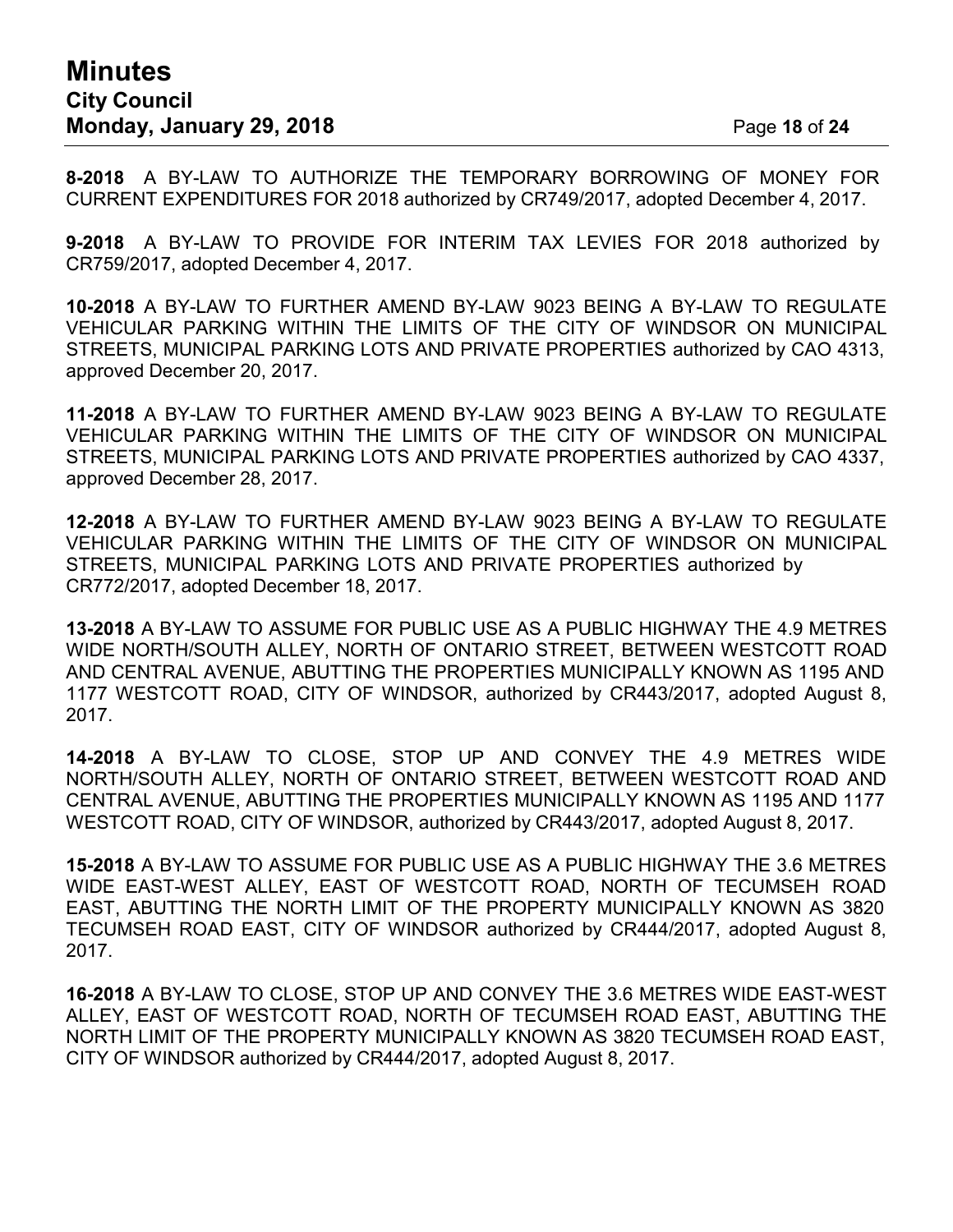## **Minutes City Council Monday, January 29, 2018 Page 19 of 24**

**17-2018** A BY-LAW TO CLOSE, STOP UP AND CONVEY THE REMNANT 20.10 METRES WIDE BENSETTE STREET RIGHT-OF-WAY, EAST OF HOWARD AVENUE, ABUTTING THE WEST LIMIT OF REMINGTON AVENUE, CITY OF WINDSOR authorized by CR332/2017, adopted June 5, 2017.

**18-2018** A BY-LAW TO ASSUME FOR PUBLIC USE AS A PUBLIC HIGHWAY THE REMNANT 4.27 METRES (14FEET) WIDE NORTH/SOUTH ALLEY LOCATED SOUTH OF EDSEL COURT, EAST OF PRINCESS AVENUE, ABUTTING 5065 EDSEL COURT, CITY OF WINDSOR authorized by CR284/2017, adopted May 8, 2017.

**19-2018** A BY-LAW TO CLOSE, STOP UP AND CONVEY THE REMNANT 4.27 METRES (14FEET) WIDE NORTH/SOUTH ALLEY LOCATED SOUTH OF EDSEL COURT, EAST OF PRINCESS AVENUE, ABUTTING 5065 EDSEL COURT, CITY OF WINDSOR authorized by CR284/2017, adopted May 8, 2017.

**20-2018** A BY-LAW TO CLOSE, STOP UP AND CONVEY THE REMNANT 4.26 METRES (14FEET) WIDE NORTH/SOUTH ALLEY LOCATED BETWEEN DOUGALL AVENUE AND CHURCH STREET, SOUTH OF UNIVERSITY AVENUE WEST, CITY OF WINDSOR authorized by CR221/2017, adopted April 10, 2017.

**21-2018** A BY-LAW TO AMEND BY-LAW 179-2008, BEING A BY-LAW RESPECTING THE ISSUANCE OF VARIOUS PERMITS AND THE SCHEDULING OF INSPECTIONS authorized by B2/2018, adopted January 15, 2018.

**22-2018** A BY-LAW TO AMEND BY-LAW NUMBER 392-2002, BEING A BY-LAW TO ESTABLISH AND REQUIRE PAYMENT OF FEES AND CHARGES authorized by B2/2018, adopted January 15, 2018.

**23-2018** A BY-LAW TO PRESCRIBE A TARIFF OF FEES FOR THE PROCESSING OF PLANNING APPLICATIONS authorized by B2/2018, adopted January 15, 2018.

**24-2018** A BY-LAW TO CONFIRM PROCEEDINGS OF THE COUNCIL OF THE CORPORATION OF THE CITY OF WINDSOR AT ITS MEETING HELD ON THE TWENTY-NINTH DAY OF JANUARY, 2018.

### **14. MOVE BACK INTO FORMAL SESSION**

Moved by: Councillor Kusmierczyk Seconded by: Councillor Marra

That the Committee of the Whole does now rise and report to Council respecting the business items considered by the Committee:

1) Communication Items (as amended)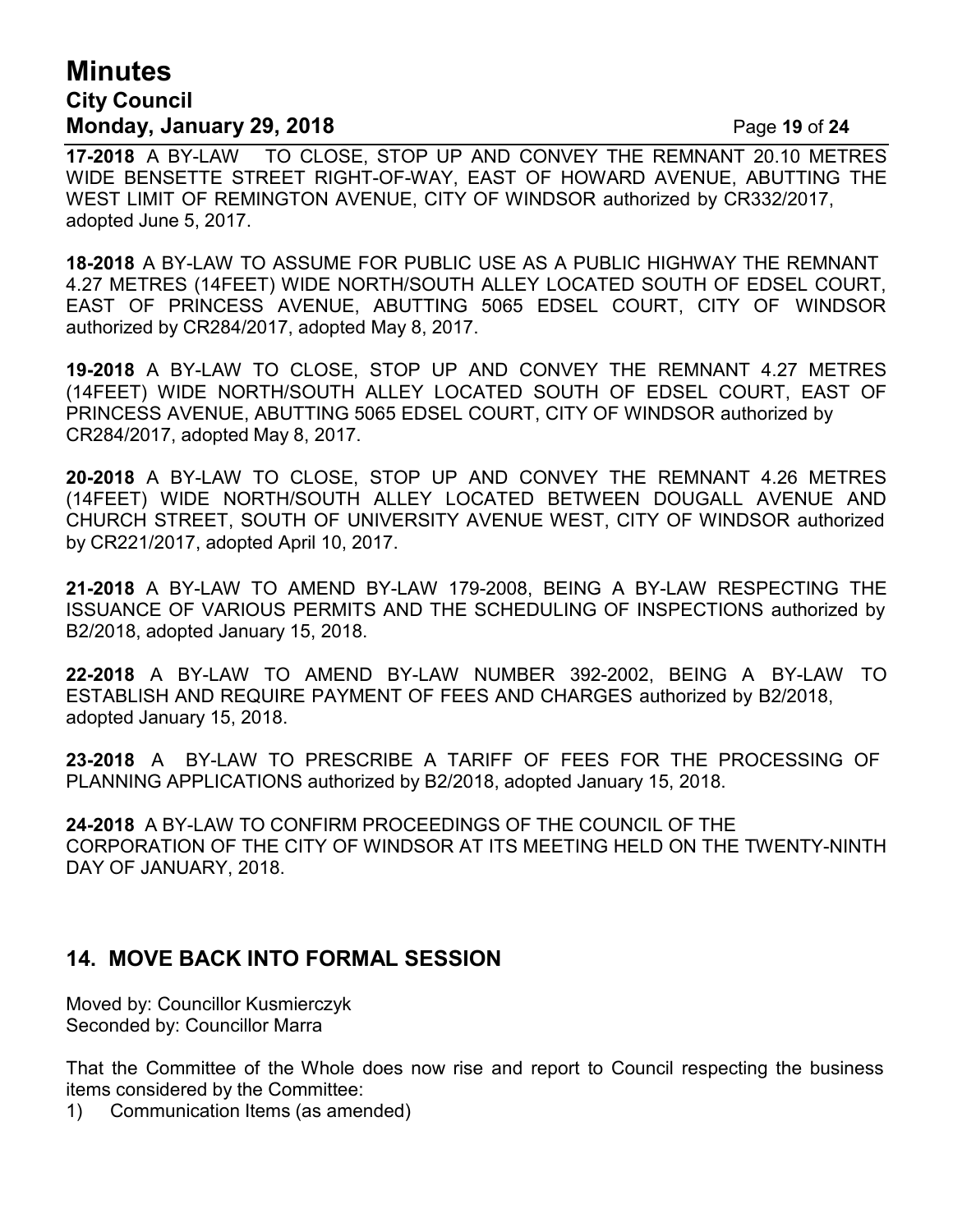# **Minutes City Council Monday, January 29, 2018 Page 20 of 24**

- 2) Consent Agenda (as presented)
- 3) Items Deferred Items Referred
- 4) Consideration of the Balance of Business Items (as amended)
- 5) Committee Reports (as presented)
- 6) By-laws given first and second readings (as presented) Carried.

## **15. NOTICES OF MOTION**

None presented.

## **16. THIRD AND FINAL READING OF THE BY-LAWS**

Moved by: Councillor Payne Seconded by: Councillor Sleiman

That the following By-laws No. 6-2018 through 24-2018 (inclusive), having been read a first and second time be now read a third time and finally passed and that the Mayor and Clerk **BE AUTHORIZED** to sign and seal the same notwithstanding any contrary provision of the Council. Carried.

### **17. PETITIONS**

None presented.

### **18. QUESTION PERIOD**

### **18.1. CQ2-2018**

Moved by: Councillor Elliott Seconded by: Councillor Francis

Decision Number: CR51/2018

That the following Council Question by Councillor Holt **BE APPROVED,** and that Administration **BE DIRECTED** to proceed with the necessary actions to respond to the Council Question in the form of a written report, consistent with Council's instructions, and in accordance with Section 17.1 of the Procedure By-law 98-2011: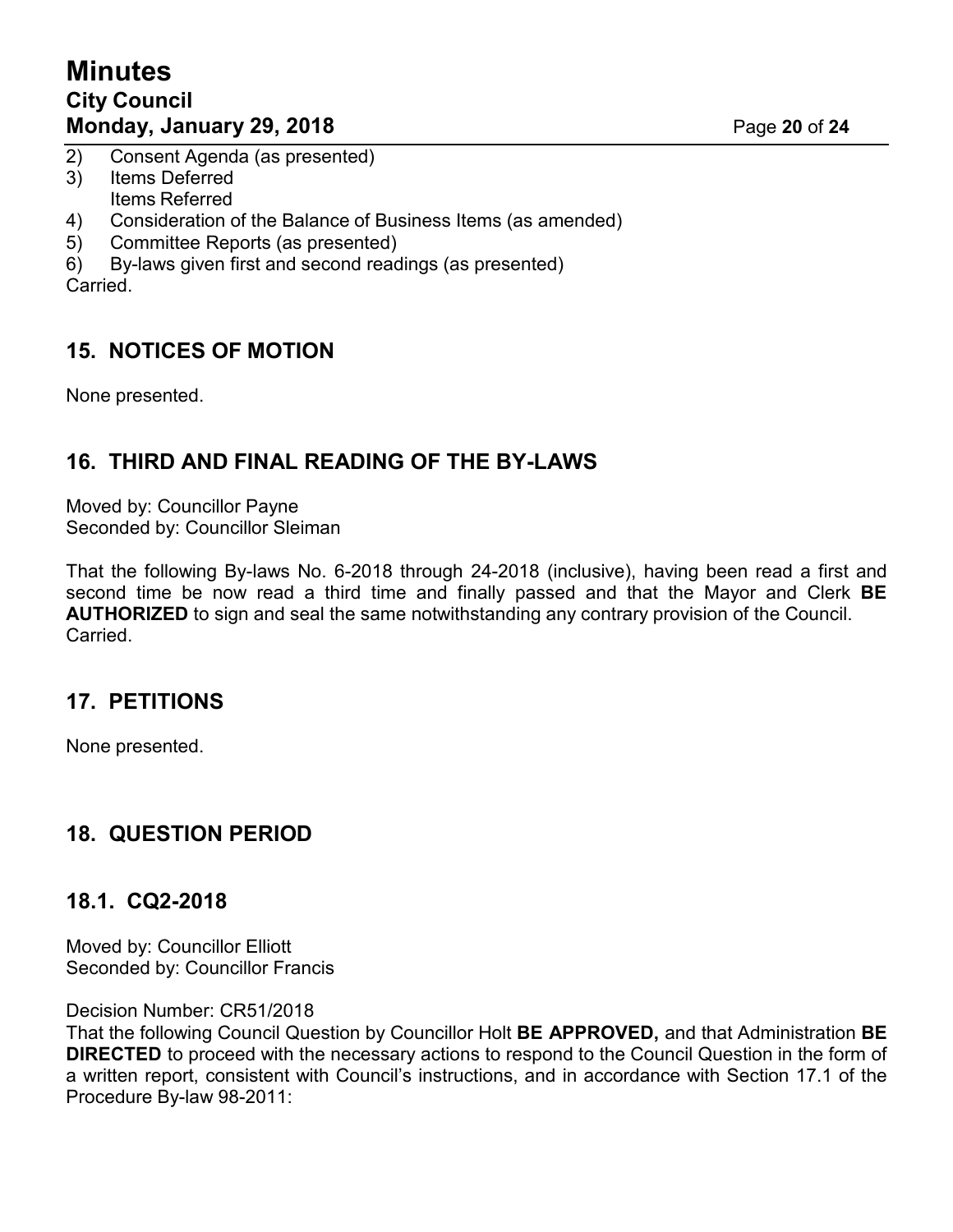## **Minutes City Council Monday, January 29, 2018** Page **21** of **24**

CQ 2-2018:

#### **Assigned to City Engineer**

Asks that Administration report back to Council about updating our rail rationalization plan to take the possibility of high speed rail into consideration. Carried.

Clerk's File: MT2018

## **21. ADJOURNMENT**

Moved by: Councillor Gignac Seconded by: Councillor Holt

That this Council meeting stand adjourned until the next regular meeting of Council or at the call of the Mayor. Carried.

Accordingly, the meeting is adjourned at 6:52 o'clock p.m.

Mayor

**City Clerk**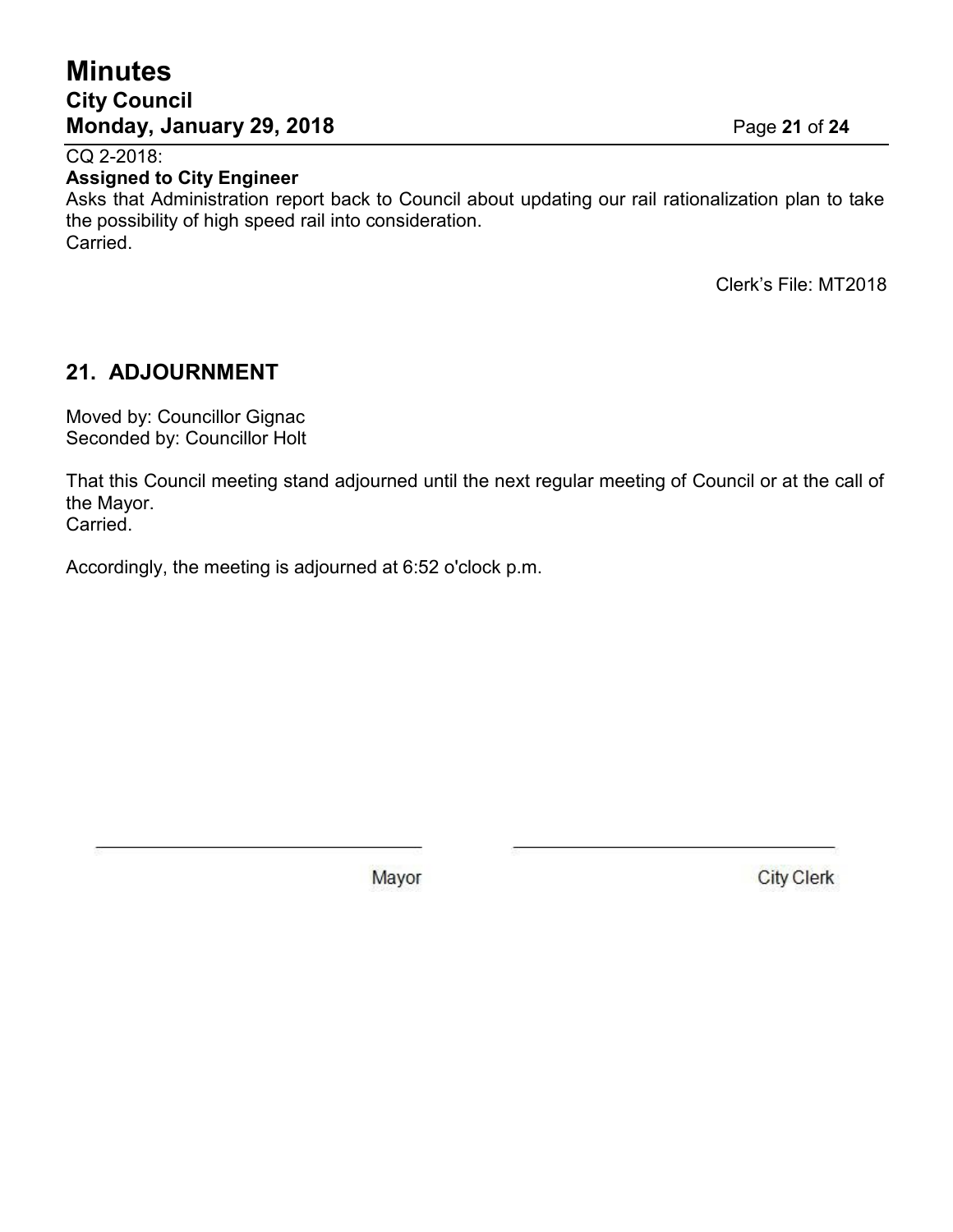# **Minutes City Council Monday, January 29, 2018 Page 22 of 24**

**Adopted by Council at its meeting held January 29, 2018 (CR49/2018)** VC/bm

**SPECIAL MEETING OF COUNCIL – IN CAMERA January 29, 2018**

#### **Meeting called to order at: 5:45 p.m.**

#### **Members in Attendance:**

Mayor D. Dilkens Councillor F. Francis Councillor J. Elliott Councillor C. Holt (arrives at 5:46 p.m.) Councillor R. Bortolin Councillor B. Marra Councillor J. Gignac Councillor P. Borrelli Councillor H. Payne Councillor E. Sleiman Councillor I. Kusmierczyk

#### **Also in attendance:**

O. Colucci, Chief Administrative Officer

J. Payne, Community Development and Health Commissioner and

Corporate Leader Social Development, Health, Recreation and Culture

V. Critchley, City Clerk/Licence Commissioner and Corporate Leader Public Engagement and Human Resources

J. Mancina, Chief Financial Officer/City Treasurer and Corporate Leader Finance and Technology

S. Askin-Hager, City Solicitor and Corporate Leader Economic Development and Public Safety

C. Brown, CEO for YQG and WDTC/Corporate Leader of Transportation **Services** 

J. Wilson, Corporate Leader, Parks, Facilities, Recreation and Culture

**Verbal Motion is presented by Councillor Borrelli, seconded by Councillor Bortolin, that Rule 3.3 (c) of the** *Procedure By-law, 98-2011,* **BE WAIVED to add the following Agenda items:**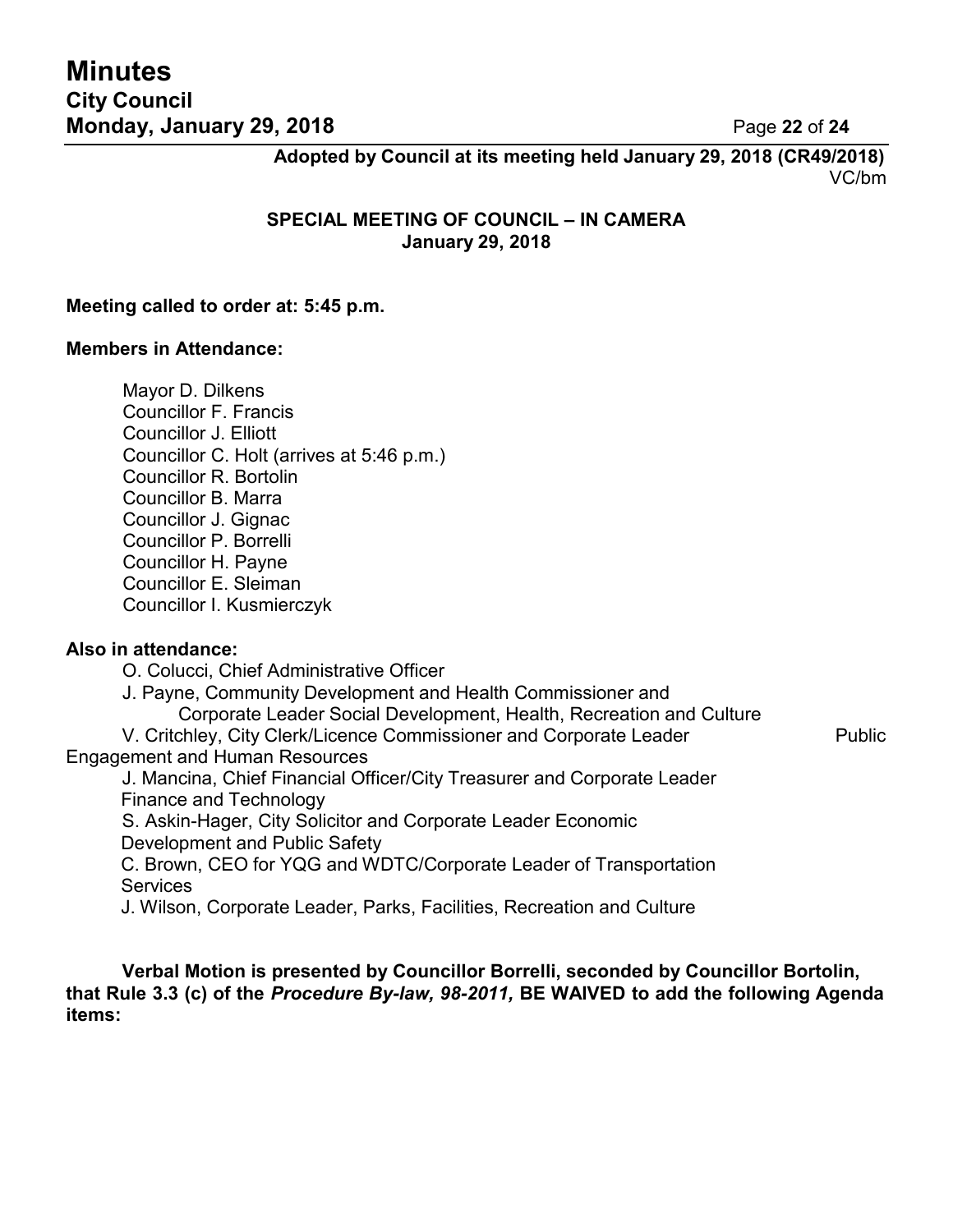- **4. Personal Matter – about an identifiable individual;**
- **5. Legal Matter – solicitor-client privilege – settlement of action.**

**Motion Carried.**

**Verbal Motion is presented by Councillor Gignac, seconded by Councillor Sleiman, to move in Camera for discussion of the following item(s), adding Items 4 and 5.**

| <b>Item</b><br>No. | <b>Subject</b>                                                                                        | <b>Section - Pursuant</b><br>to Municipal Act,<br>2001, as amended |
|--------------------|-------------------------------------------------------------------------------------------------------|--------------------------------------------------------------------|
| 1.                 | Property matter – lease amendment                                                                     | 239(2)(c)                                                          |
| 2.                 | Property matter – sale of land                                                                        | 239(2)(c)                                                          |
| 3.                 | <b>Property matter – lease</b>                                                                        | 239(2)(c)                                                          |
| 4.                 | Personal matter – about an identifiable<br>individual – Windsor Police Service<br>matter – ADDED      | 239(2)(b)                                                          |
| 5.                 | Legal/trademark matter – solicitor-client<br>privilege – litigation – settlement of action<br>– ADDED | 239(2)(f)                                                          |

#### **Motion Carried.**

#### **Declarations of Pecuniary Interest:**

Councillor Marra declares an interest on Item 4 and abstains from discussion and voting as he knows the subject individual.

**Discussion on the items of business. (Items 1, 2, 3, 4 and 5)**